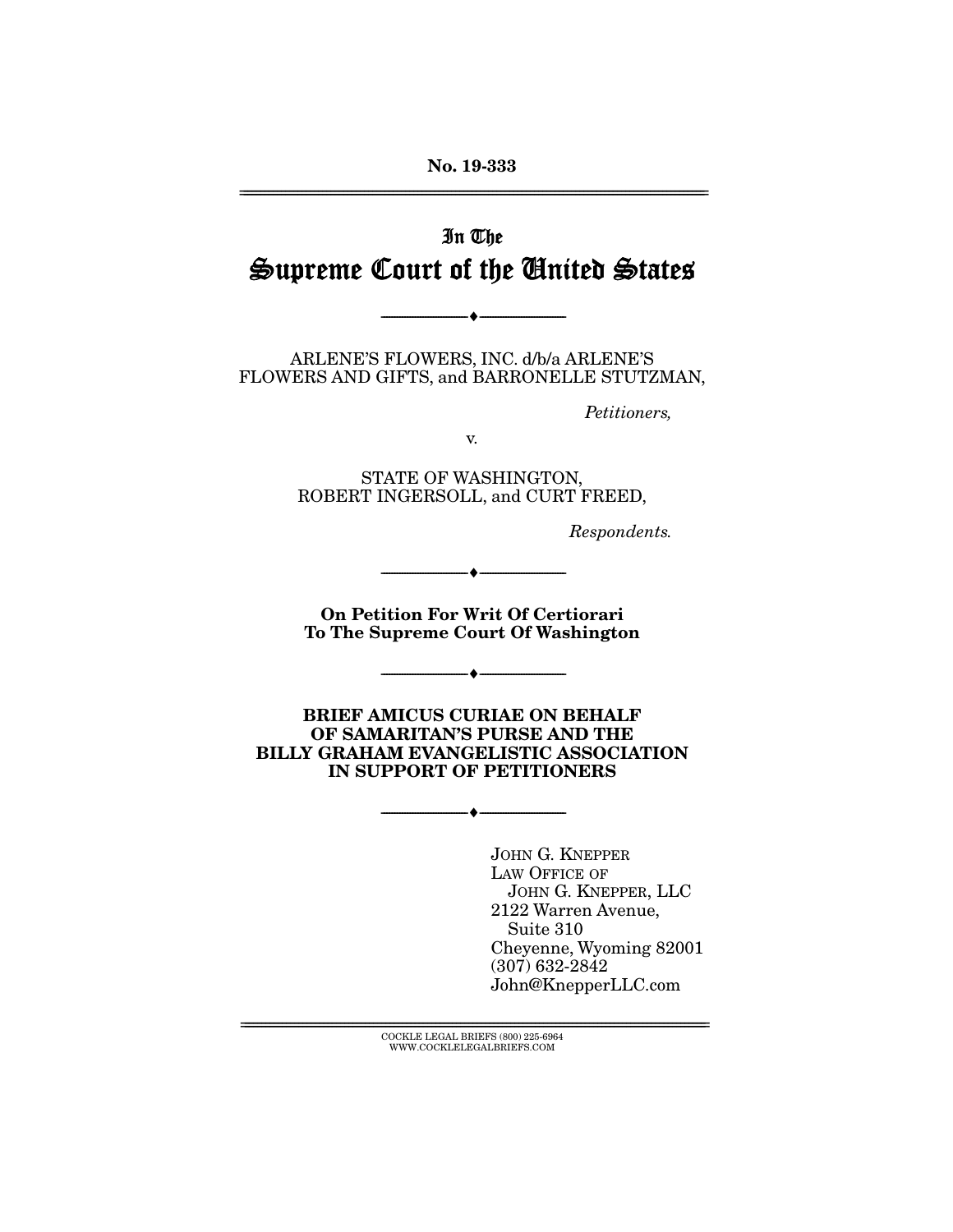# TABLE OF CONTENTS

|--|

| $\mathbf{i}$<br>iii<br>$\mathbf{1}$<br>3<br>7<br>The importance of religious faith to all<br>Ι.<br>aspects of life, and an increasingly diverse<br>society, have made it inevitable that this<br>Court will need to guide lower courts on<br>how to resolve conflicts between religious<br>faith and the demands of civil society<br>7<br>Religious faith commands adherents to<br>А.<br>live their beliefs in all aspects of life<br>7<br>This case presents an ideal vehicle to<br>B.<br>guide lower courts as they undertake<br>the "difficult task" of resolving similar<br>conflicts with tolerance and without undue<br>disrespect, as <i>Masterpiece</i> requires<br>11<br>II.<br>The Washington Supreme Court has<br>misinterpreted Masterpiece in a manner<br>that makes the First Amendment's protection<br>against religious hostility unenforceable<br>14<br>A. As confirmed by <i>Masterpiece</i> , the Free<br>Exercise Clause's protection against<br>hostility toward religious faith protects<br>the integration of faith into public life<br>14 |  |  |
|-------------------------------------------------------------------------------------------------------------------------------------------------------------------------------------------------------------------------------------------------------------------------------------------------------------------------------------------------------------------------------------------------------------------------------------------------------------------------------------------------------------------------------------------------------------------------------------------------------------------------------------------------------------------------------------------------------------------------------------------------------------------------------------------------------------------------------------------------------------------------------------------------------------------------------------------------------------------------------------------------------------------------------------------------------------------|--|--|
|                                                                                                                                                                                                                                                                                                                                                                                                                                                                                                                                                                                                                                                                                                                                                                                                                                                                                                                                                                                                                                                                   |  |  |
|                                                                                                                                                                                                                                                                                                                                                                                                                                                                                                                                                                                                                                                                                                                                                                                                                                                                                                                                                                                                                                                                   |  |  |
|                                                                                                                                                                                                                                                                                                                                                                                                                                                                                                                                                                                                                                                                                                                                                                                                                                                                                                                                                                                                                                                                   |  |  |
|                                                                                                                                                                                                                                                                                                                                                                                                                                                                                                                                                                                                                                                                                                                                                                                                                                                                                                                                                                                                                                                                   |  |  |
|                                                                                                                                                                                                                                                                                                                                                                                                                                                                                                                                                                                                                                                                                                                                                                                                                                                                                                                                                                                                                                                                   |  |  |
|                                                                                                                                                                                                                                                                                                                                                                                                                                                                                                                                                                                                                                                                                                                                                                                                                                                                                                                                                                                                                                                                   |  |  |
|                                                                                                                                                                                                                                                                                                                                                                                                                                                                                                                                                                                                                                                                                                                                                                                                                                                                                                                                                                                                                                                                   |  |  |
|                                                                                                                                                                                                                                                                                                                                                                                                                                                                                                                                                                                                                                                                                                                                                                                                                                                                                                                                                                                                                                                                   |  |  |
|                                                                                                                                                                                                                                                                                                                                                                                                                                                                                                                                                                                                                                                                                                                                                                                                                                                                                                                                                                                                                                                                   |  |  |
|                                                                                                                                                                                                                                                                                                                                                                                                                                                                                                                                                                                                                                                                                                                                                                                                                                                                                                                                                                                                                                                                   |  |  |
|                                                                                                                                                                                                                                                                                                                                                                                                                                                                                                                                                                                                                                                                                                                                                                                                                                                                                                                                                                                                                                                                   |  |  |

i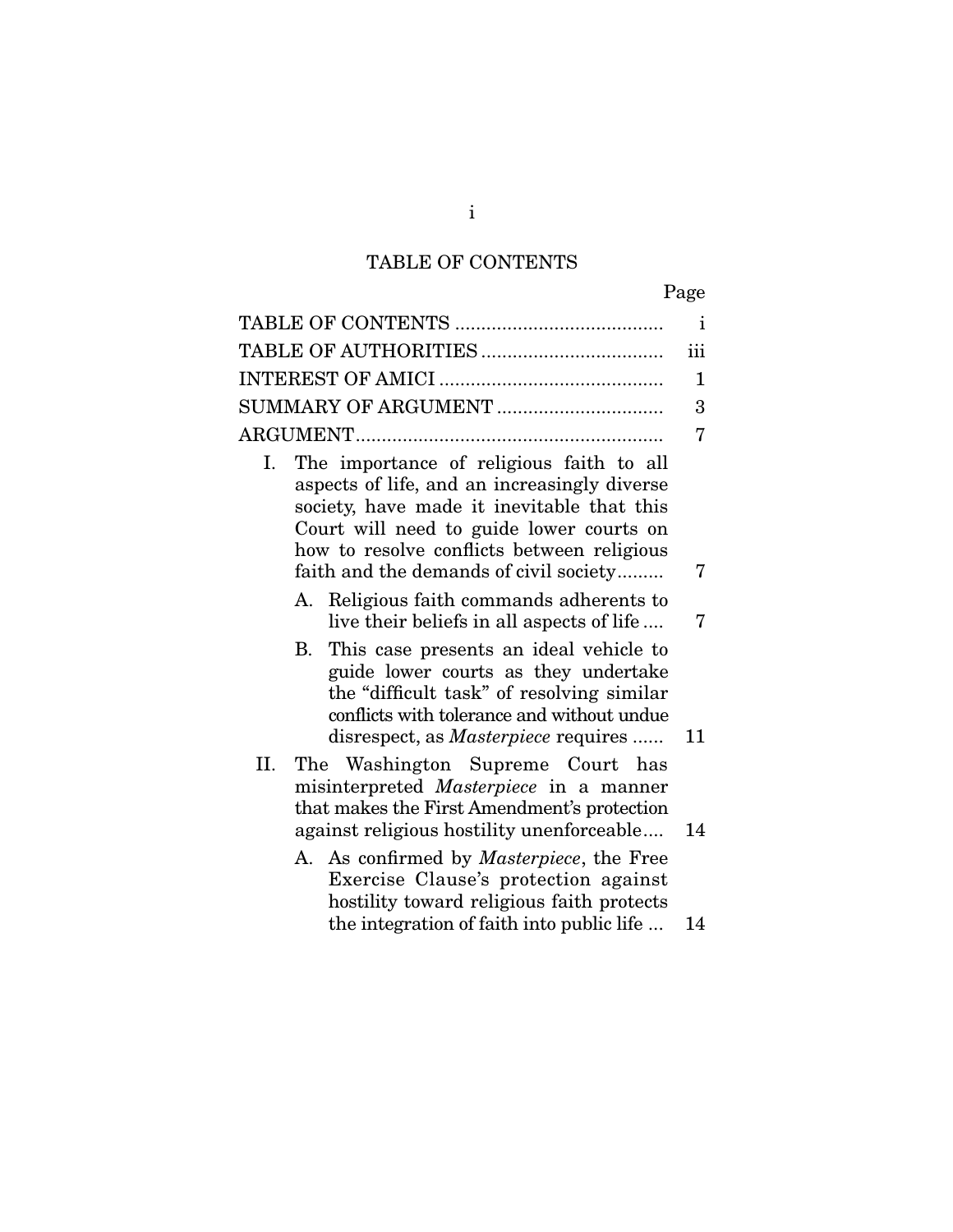# TABLE OF CONTENTS—Continued

Page

| B. The analytic approach of the Washington   |    |
|----------------------------------------------|----|
| Supreme Court twists <i>Masterpiece</i> in a |    |
| manner that undermines the ability to        |    |
| identify hostility to religious faith        | 17 |
|                                              | 25 |

ii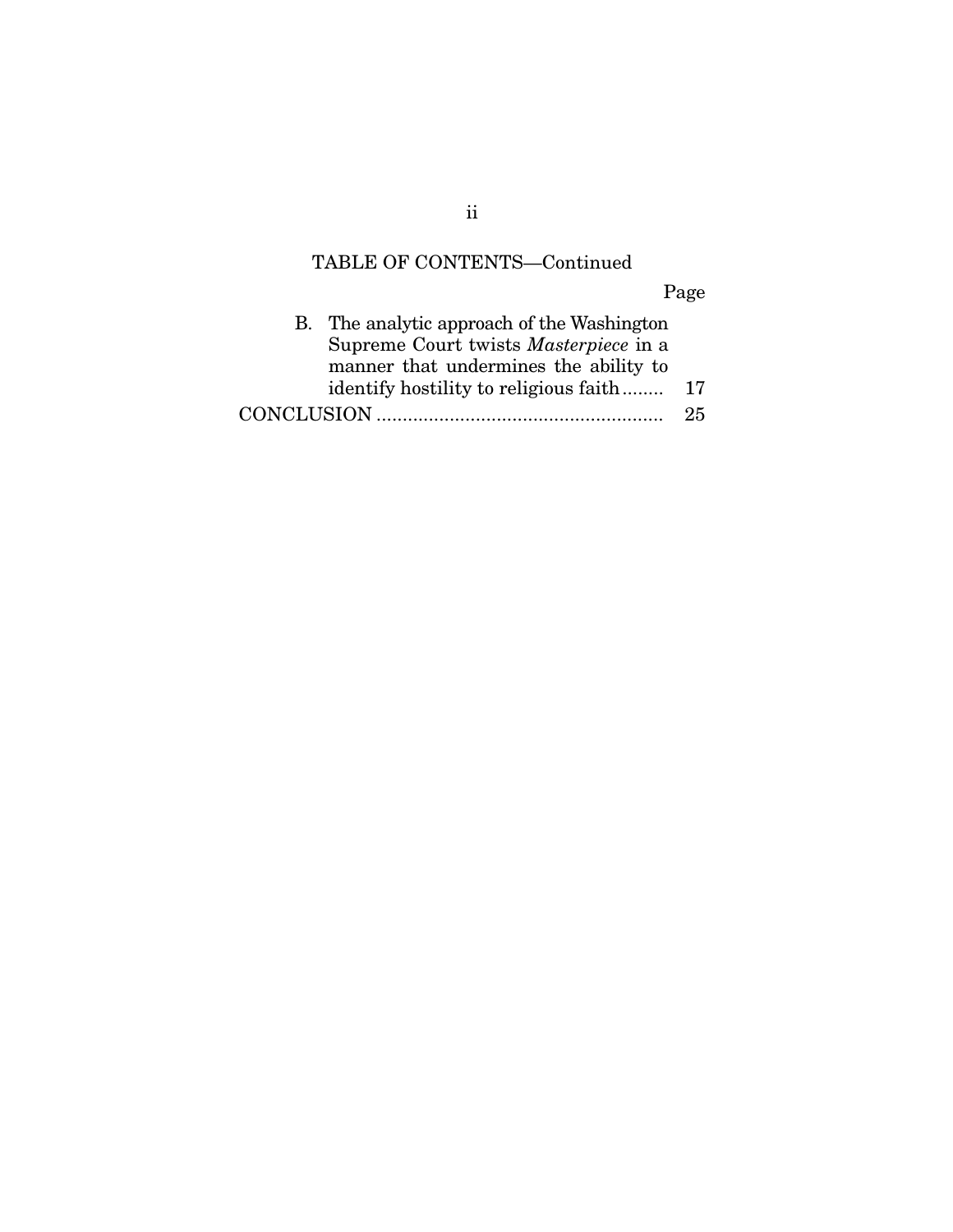## TABLE OF AUTHORITIES

# **CASES**

| Am. Legion v. Am. Humanist Ass'n, 139 S.Ct.                                                    |
|------------------------------------------------------------------------------------------------|
| Att'y Grievance Comm'n of Md. v. Frost, 85 A.3d<br>264 (Md. 2014)<br>24                        |
| Bagby v. Sch. Dist. No. 1, Denver, 528 P.2d 1299<br>$(Colo. 1974)$                             |
| Bradley v. Fisher, 80 U.S. 335 (1871) 21, 22                                                   |
| Buckley v. Valeo, 424 U.S. 1 (1976) 19                                                         |
| Burwell v. Hobby Lobby Stores, Inc., 573 U.S. 682                                              |
| Butz v. Economou, 438 U.S. 478 (1978)21                                                        |
| Catholic League for Religious & Civil Rights v.<br>City & Cty. of San Francisco, 624 F.3d 1043 |
| Church of the Lukumi Babalu Aye, Inc. v. City of<br>Hialeah, 508 U.S. 520 (1993)  15, 16, 20   |
| Combs v. Homer-Ctr. Sch. Dist., 540 F.3d 231 (3d)                                              |
| Corp. of Presiding Bishop of Church of Jesus<br>Christ of Latter-day Saints v. Amos, 483 U.S.  |
| Employment Div., Dep't of Human Res. of<br>Oregon v. Smith, 494 U.S. 872 (1990) 3, 15          |
| Frazee v. Illinois Dep't of Employment Sec., 489                                               |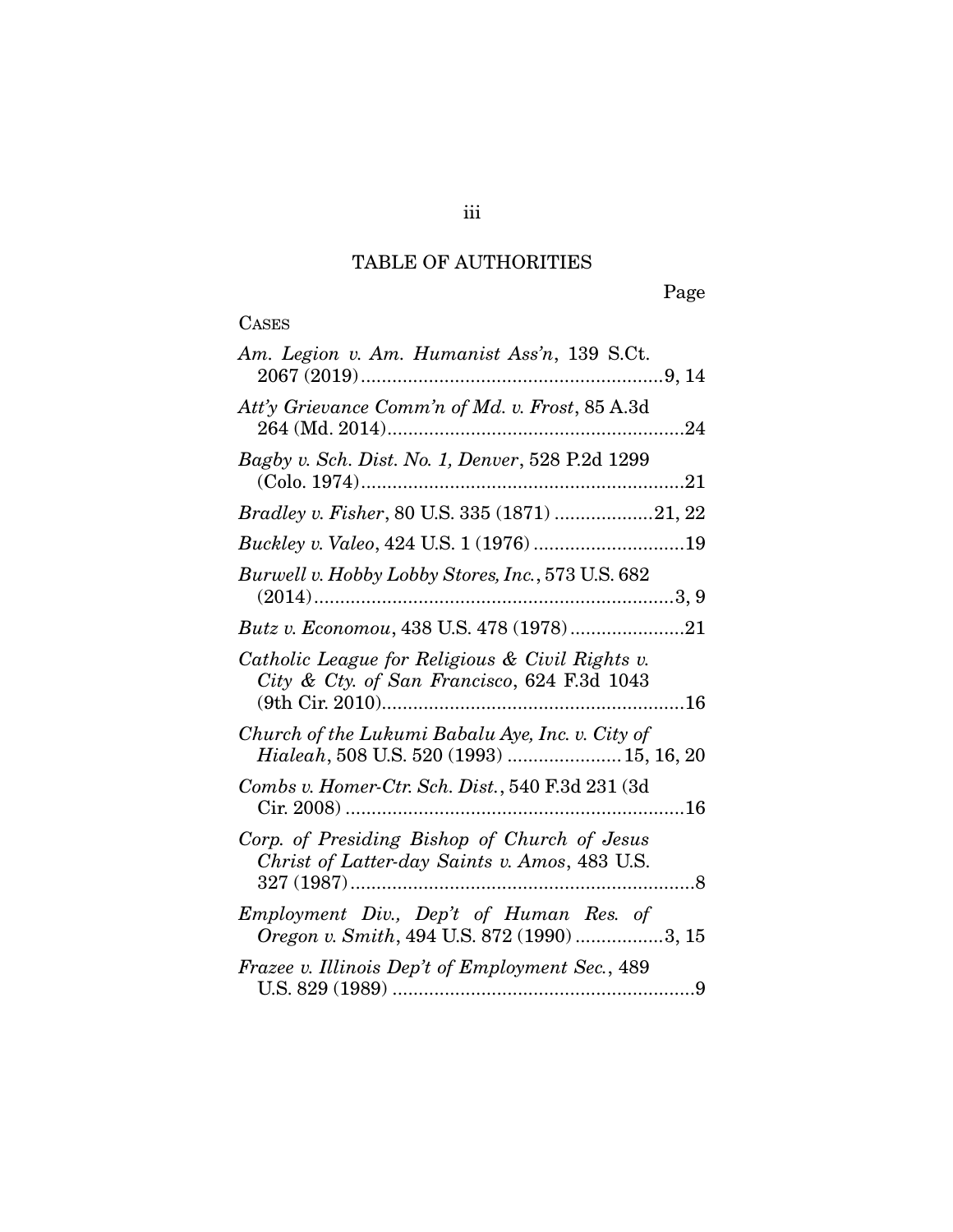## TABLE OF AUTHORITIES—Continued

| Hosanna-Tabor Evangelical Lutheran Church<br>& Sch. v. E.E.O.C., 565 U.S. 171 (2012)18         |
|------------------------------------------------------------------------------------------------|
| JJR Inc. v. City of Seattle, 891 P.2d 720 (Wash.                                               |
|                                                                                                |
| Masterpiece Cakeshop, Ltd. v. Colorado Civil<br>Rights Comm'n, 138 S.Ct. 1719 (2018) passim    |
| McDonnell v. United States, 136 S.Ct. 2355                                                     |
| <i>Murphy v. Collier</i> , 139 S.Ct. 1475 (mem.) (2019) 20                                     |
| Newman v. Piggie Park Enterprises, Inc., 390                                                   |
| <i>Obergefell v. Hodges, 135 S.Ct. 2584 (2015)12, 13</i>                                       |
| Paul v. Watchtower Bible & Tract Soc. of New<br>York, Inc., 819 F.2d 875 (9th Cir. 1987)12     |
|                                                                                                |
| Shrum v. City of Coweta, Okla., 449 F.3d 1132                                                  |
| Tenafly Eruv Ass'n, Inc. v. Borough of Tenafly,<br>155 F.Supp.2d 142 (D.N.J. 2001), rev'd, 309 |
|                                                                                                |

### CONSTITUTIONAL PROVISIONS

U.S. Const. amend. I ........................................... *passim*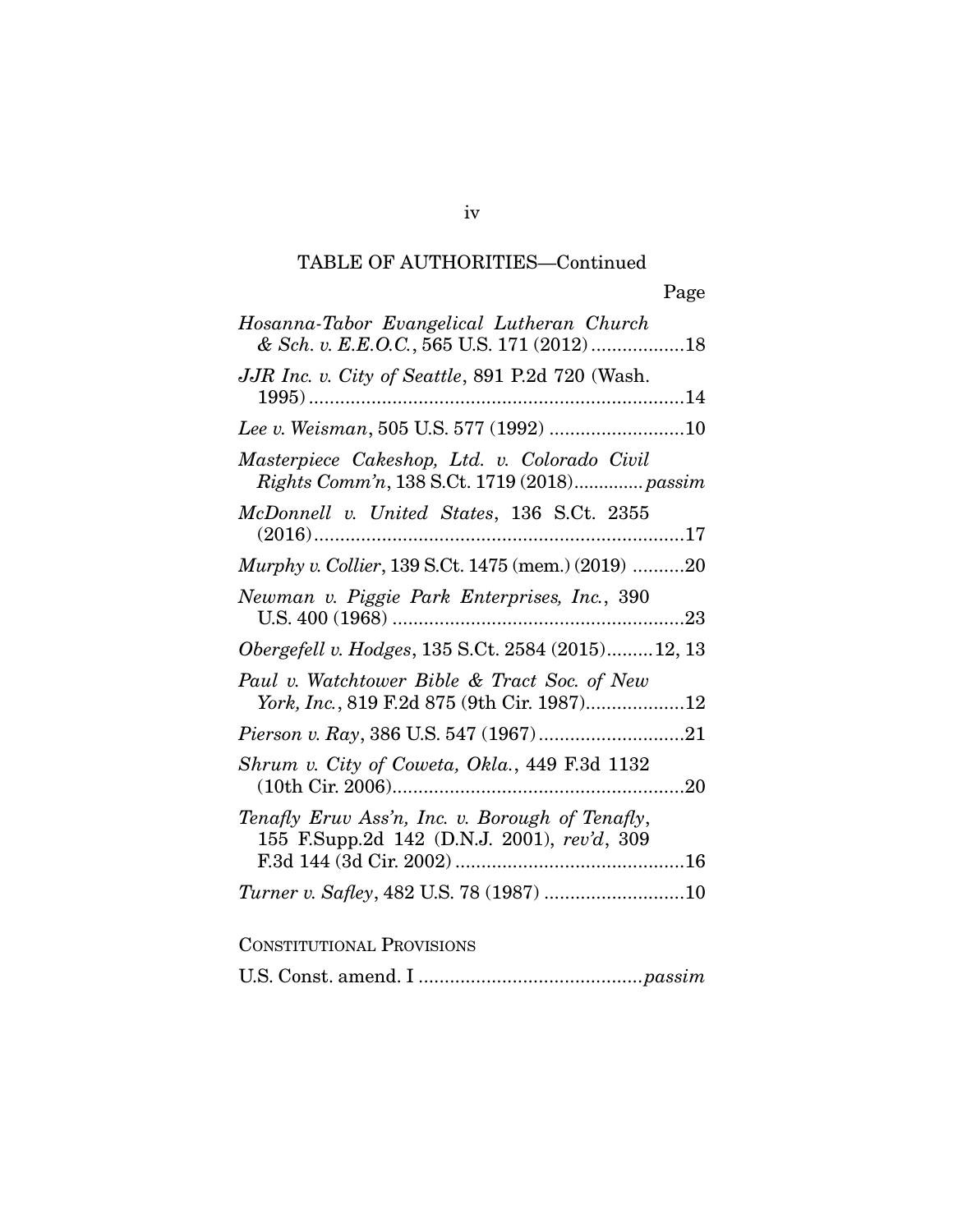### TABLE OF AUTHORITIES—Continued

Page

### **STATUTES**

| Wash. Rev. Code Ann. § 49.60.010 et seq3 |  |
|------------------------------------------|--|

### RULES

#### OTHER AUTHORITIES

| Charles Colson & Nancy Pearcey, How Now Shall                                                  |  |
|------------------------------------------------------------------------------------------------|--|
| Henry J. Friendly, Learned Hand: An Expression<br>from the Second Circuit, 29 Brook. L. Rev. 6 |  |
| Kent Brantly, This Is What It Feels Like to<br>Survive Ebola, in Time (Sept. 5, 2014)          |  |
| Moses ben Maimon (Maimonides), Guide of the                                                    |  |

v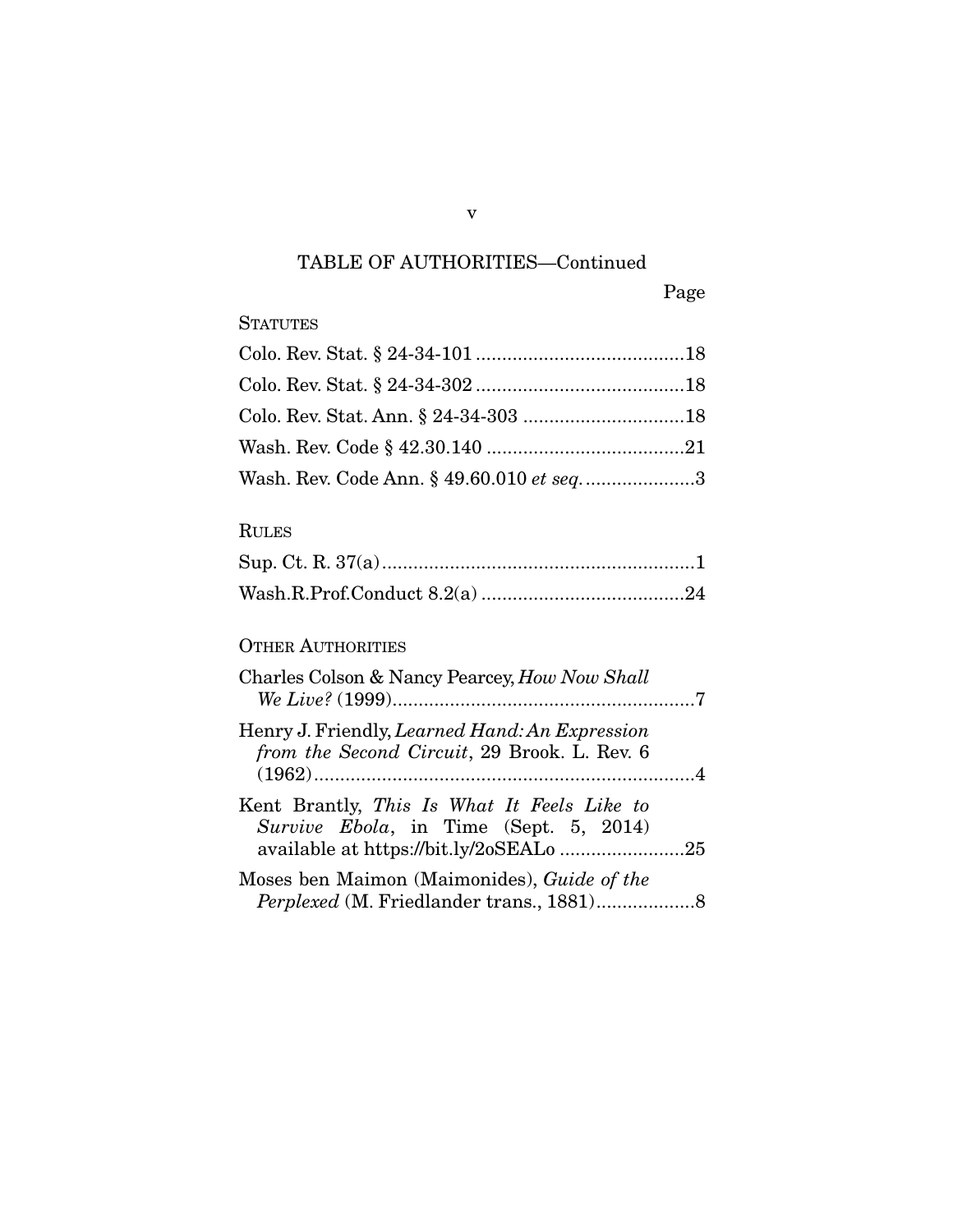## TABLE OF AUTHORITIES—Continued

Page

| Oxford Islamic Information Centre, Five Pillars                                                     |
|-----------------------------------------------------------------------------------------------------|
|                                                                                                     |
| Pope Paul VI, Pastoral Constitution on the Church<br>in the Modern World: Gaudium et Spes, Libreria |
|                                                                                                     |

vi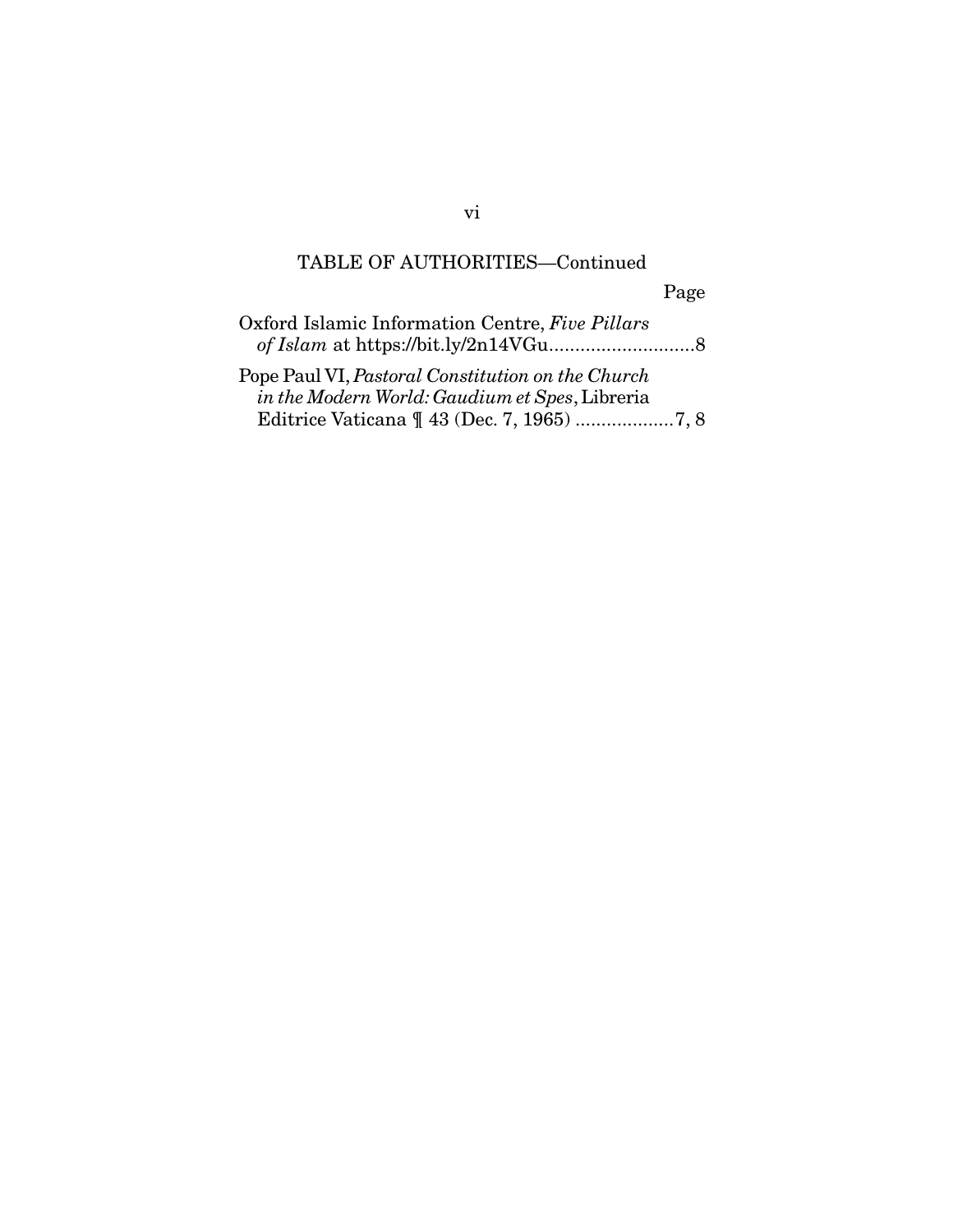#### INTEREST OF AMICI<sup>1</sup>

 After telling the Parable of the Good Samaritan, who cared for a stranger when others would not, Jesus commanded his followers: "Go and do the same." Luke 10:37. For almost fifty years, Samaritan's Purse has provided emergency relief to those who suffer throughout the World, including in the United States.

 The primary goal of Samaritan's Purse is not, however, disaster relief. Samaritan's Purse is an evangelistic organization that shares the Christian Faith with those in the gutters and ditches of the world at their darkest times of desperate need. The staff and volunteers of Samaritan's Purse live Jesus's command to stop and help those harmed by war, disease, and famine, and—in so doing—they earn respect and the opportunity to share their faith. Bob Pierce, the organization's founder, stated, "When we help somebody, like the Samaritan did, we earn the right to be heard. We must take advantage of that right to present Jesus."

 The Billy Graham Evangelistic Association was founded in 1950, and continuing the lifelong work of Billy Graham, exists to support and extend the evangelistic calling and ministry of Franklin Graham by proclaiming the Gospel of the Lord Jesus Christ to

<sup>&</sup>lt;sup>1</sup> Pursuant to Rule  $37.2(a)$ , counsel of record for all parties received timely notice of Amici's intent to file this brief and granted written consent. No counsel for a party authored this brief, in whole or in part, and no person other than amici or their counsel made a monetary contribution to this brief 's preparation or submission.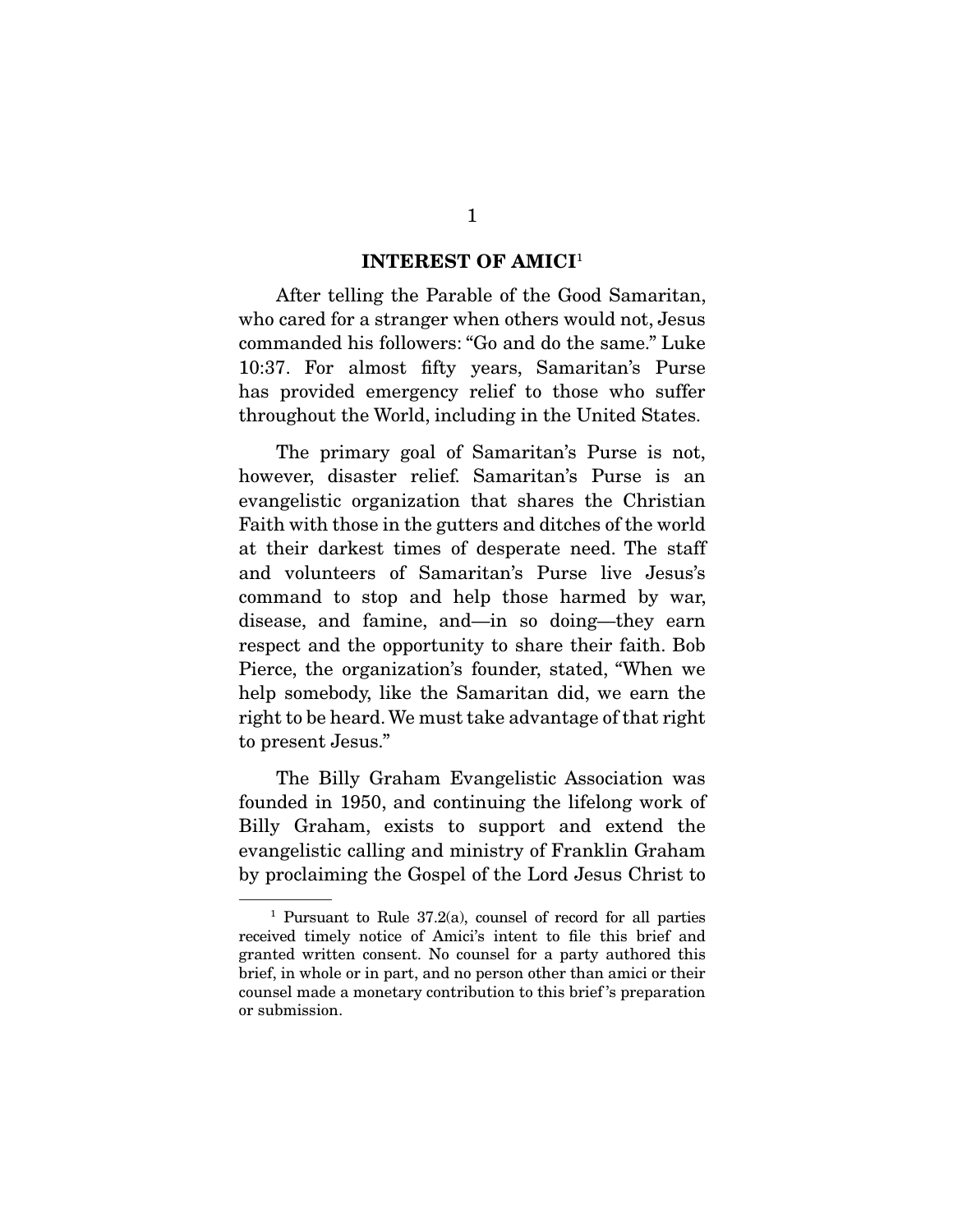everyone by every effective means available and by equipping the church and others to do the same. The Association ministers to people around the world through a variety of activities, including evangelistic prayer rallies, festivals and celebrations, television and internet evangelism, the Billy Graham Rapid Response Team, the Billy Graham Training Center at the Cove, and the Billy Graham Library. Through its various ministries and in partnership with others, the Association seeks to represent Jesus Christ in the public square, to cultivate prayer, and to proclaim the Gospel. Thus, the Association is concerned whenever government restricts or inhibits the free expression of the Christian faith or seeks to compel individuals to act in a manner contrary to sincerely held religious beliefs.

 Many Christians wake up each morning, delve into the Scriptures, pray, and desire to apply those Scriptures to their day. That is a part of Christian discipleship, becoming a disciple.

 Samaritan's Purse and the Billy Graham Evangelistic Association are founded with the conviction that one can love and care for people with different beliefs without compromising one's own religious faith. Amici serve all people—the same faith, different faith, and even no faith—every day and all over the world. Consistent with this mission to share God's love, truth and hope worldwide, Amici advocate that Barronelle be able to live within the boundaries of her faith convictions and that others have freedom to do the same.

--------------------------------- ---------------------------------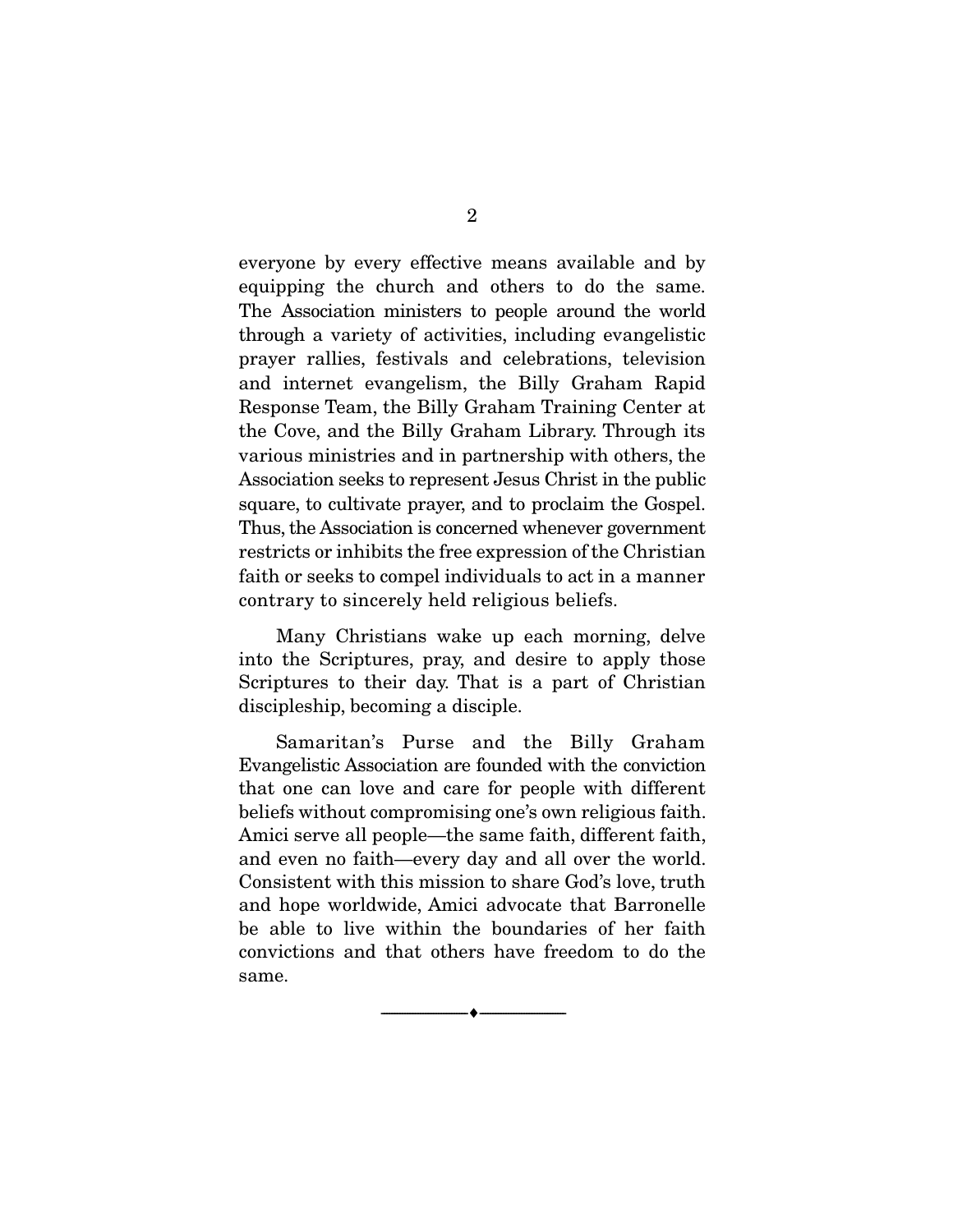#### SUMMARY OF ARGUMENT

 Petitioners have amply explained the need for this Court's review. Amici present two additional concerns. First, as expressly acknowledged in *Masterpiece Cakeshop*, the importance of religious faith to all aspects of life makes it inevitable that this Court will need to consider conflicts between faith and the demands of civil society. This case presents an optimal vehicle for the Court to begin to delineate how lower courts should analyze these disputes. Second, the Washington Supreme Court's novel theory—that only open hostility by adjudicators raises a Free Exercise concern under *Masterpiece*—does not just distort existing law but it also suppresses development of the future caselaw envisioned by this Court.

 The First Amendment guarantees that "all persons have the right to believe or strive to believe in a divine creator and a divine law." *Burwell v. Hobby Lobby Stores, Inc.*, 573 U.S. 682, 736 (2014) (Kennedy, J., concurring). This Court's current Free Exercise jurisprudence, however, generally does not permit "an individual's religious beliefs" to justify non-compliance "with an otherwise valid law prohibiting conduct that the State is free to regulate." *Employment Div., Dep't of Human Res. of Oregon v. Smith*, 494 U.S. 872, 878- 79 (1990).

 Through its "Law Against Discrimination," Wash. Rev. Code Ann. § 49.60.010 *et seq.*, the State of Washington imposes the broadest possible restrictions on its citizens to ensure that "gay persons and gay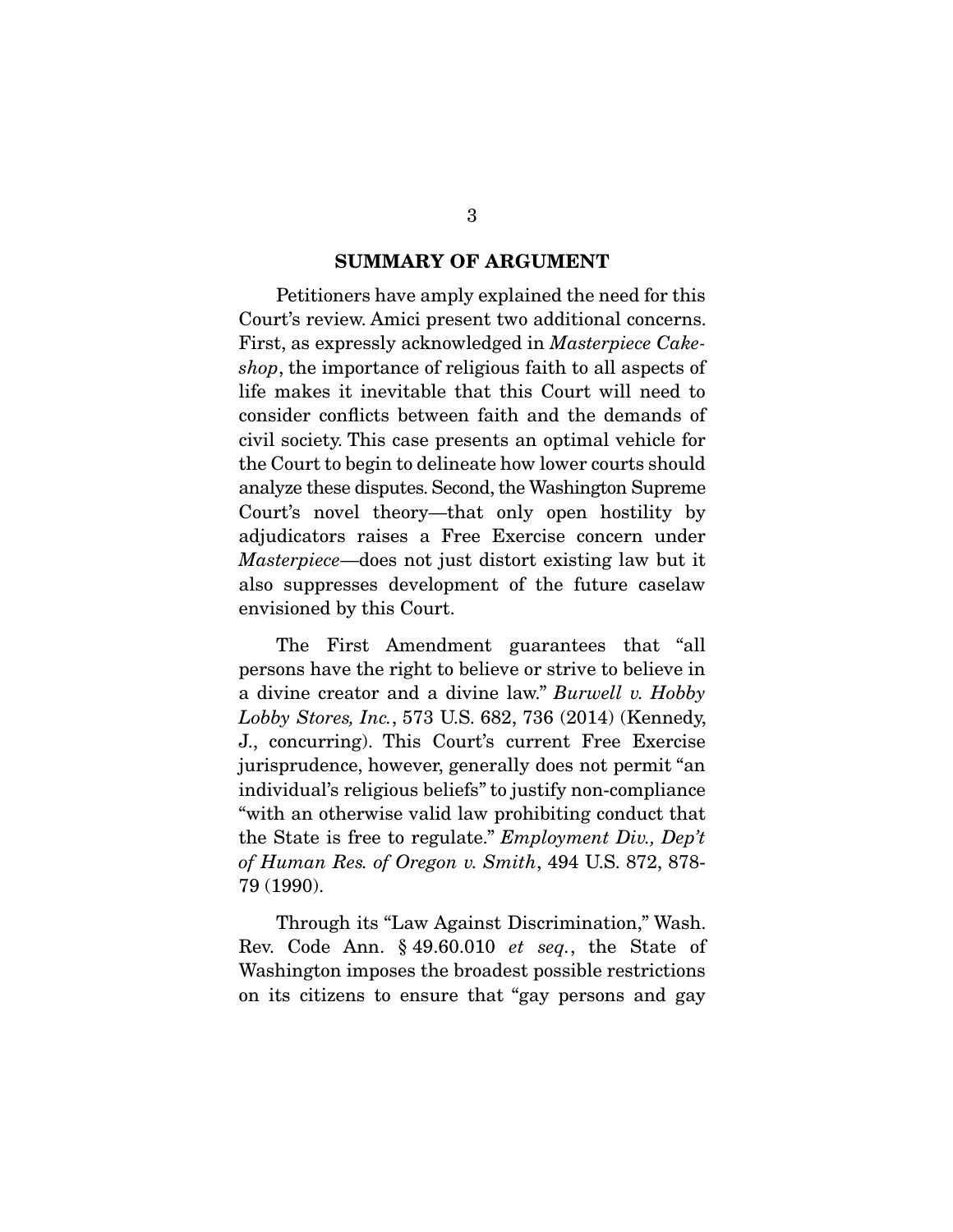couples cannot be treated as social outcasts or as inferior in dignity and worth," *Masterpiece Cakeshop, Ltd. v. Colorado Civil Rights Comm'n*, 138 S.Ct. 1719, 1727 (2018). The conflict presented in Barronelle's petition is one *Masterpiece* anticipated: to what extent has Washington's non-discrimination statute become so intrusive that it now suppresses "the religious and philosophical objections to gay marriage" that are "protected views and in some instances protected forms of expression" under the First Amendment. *Id.* 

When this Court remanded Barronelle's case to the Washington Supreme Court, with an order to reconsider its opinion in light of the *Masterpiece* decision, 138 S.Ct. 2671-72 (mem.) (2018), this Court likely expected the lower court to discern the "shadings that had altogether escaped the attention" of advocates and judges thus far, Henry J. Friendly, *Learned Hand: An Expression from the Second Circuit*, 29 Brook. L. Rev. 6, 13 (1962) (describing Judge Hand's acumen). If the Washington Supreme Court's careful reconsideration resolved this dispute successfully, then no further intervention by this Court would be needed. If not, this case, or one like it, could return with "further elaboration" for review. *Masterpiece*, 138 S.Ct. at 1732.

 The Washington Supreme Court decided upon a third approach. Pet.App.1a-73a. The court blinded itself to any intervening decisions by this Court other than *Masterpiece* itself. Pet.App.21a n.7. Then, the court used *Masterpiece* to twist Free Exercise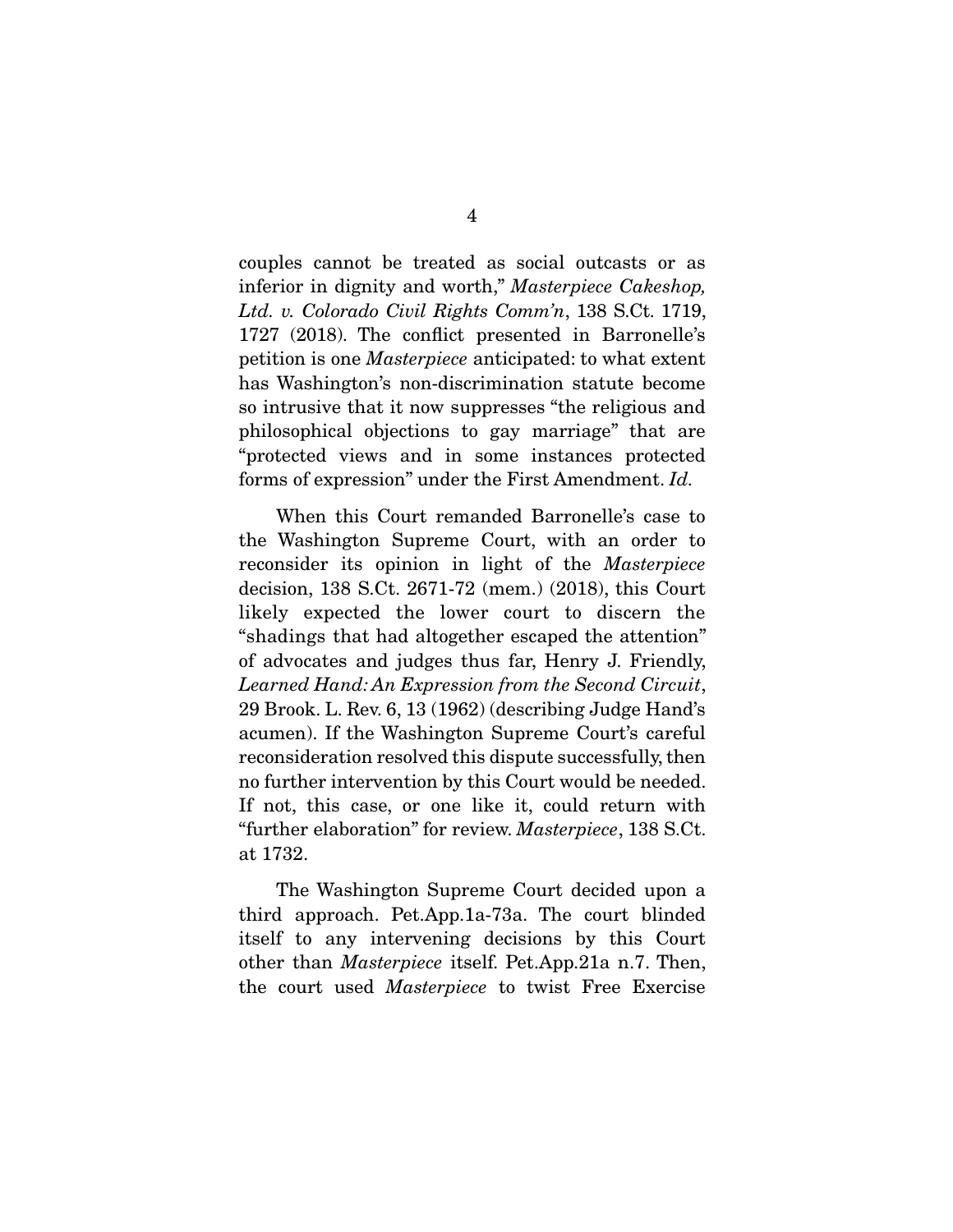jurisprudence in a manner that is likely to preclude the thoughtful consideration that *Masterpiece* demands.

 The Washington Supreme Court has held that *Masterpiece* forbids hostility only when *stated on the record in that case by the judge or judges involved*. Pet.App.3a. Finding no written evidence the state judiciary failed to act as a "fair and neutral adjudicator," the court had "no reason to change our original decision" and re-issued "major portions" of the prior opinion "verbatim." Pet.App.3a & n.1.

 In *Masterpiece*, this Court refused to overlook evidence that the Colorado Civil Rights Commission's order against Jack Phillips was "infected by religious hostility or bias." *Masterpiece*, 138 S.Ct. at 1734 (Kagan, J., concurring). The lower court's analysis here, however, demonstrates none of that solicitude for "protecting unpopular religious beliefs." *Id.* at 1737 (Gorsuch, J., concurring). Indeed, the inquiry on remand was so narrow that Jack Phillips himself would have been hard pressed to prevail.

 Without this Court's review, government officials will continue to punish individuals like Barronelle for obedience to "principles that are so fulfilling and so central to their lives and faiths." *Id.* at 1727*.*

 Even worse, these officials will conceal their bias from review by citing the very decision in which this Court excoriated "clear and impermissible hostility" toward "sincere religious beliefs." *Id.* at 1729. *See also id.* at 1732 (Kagan, J., concurring) ("[S]tate actors cannot show hostility to religious views."); *id* at 1737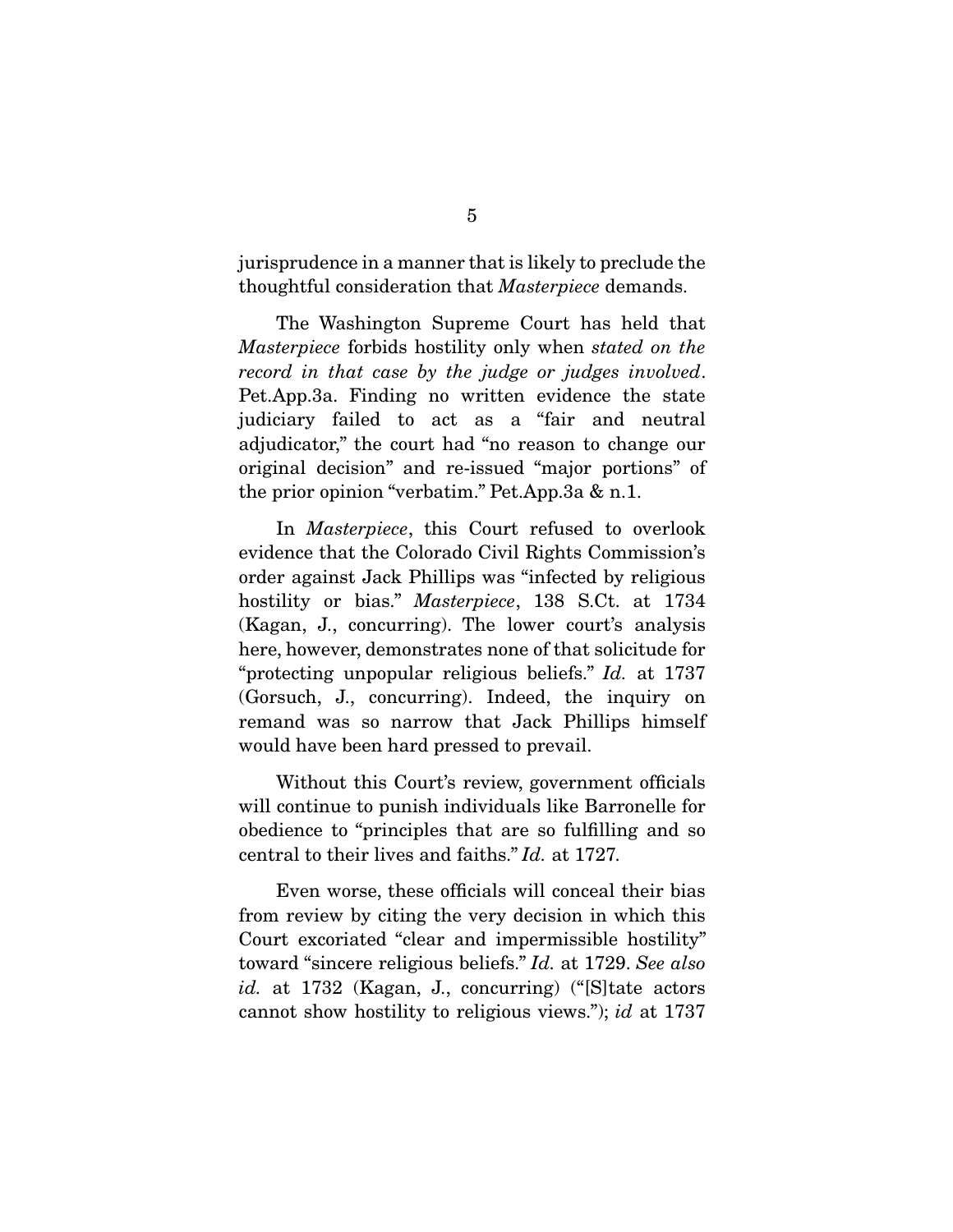(Gorsuch, J., concurring) (State demonstrated "anything but the neutral treatment of religion."); *id.* at 1740 (Thomas, J., concurring in part and concurring in the judgment) (State treated Jack Phillips differently "for reasons that can only be explained by hostility toward Phillips' religion.").

 Barronelle's case is an ideal vehicle to reinforce *Masterpiece*'s command that "cases like this in other circumstances" "must be resolved with tolerance" and "without undue disrespect to sincere religious beliefs." *Id.* at 1732. Barronelle's sincere faith, and her long history of service to Robert Ingersoll and Curt Freed alleviate the concern that recognition of her religious faith will inevitably protect others motivated by hatred, anger, or bias. Moreover, the Washington State law is so broad in its application and so inflexible in its exceptions that it presents an opportunity for this Court to begin to delineate the boundaries of religious protection "without subjecting gay persons to indignities when they seek goods and services in an open market." *Id.* This Court should grant the Petition for a writ of certiorari.

--------------------------------- ---------------------------------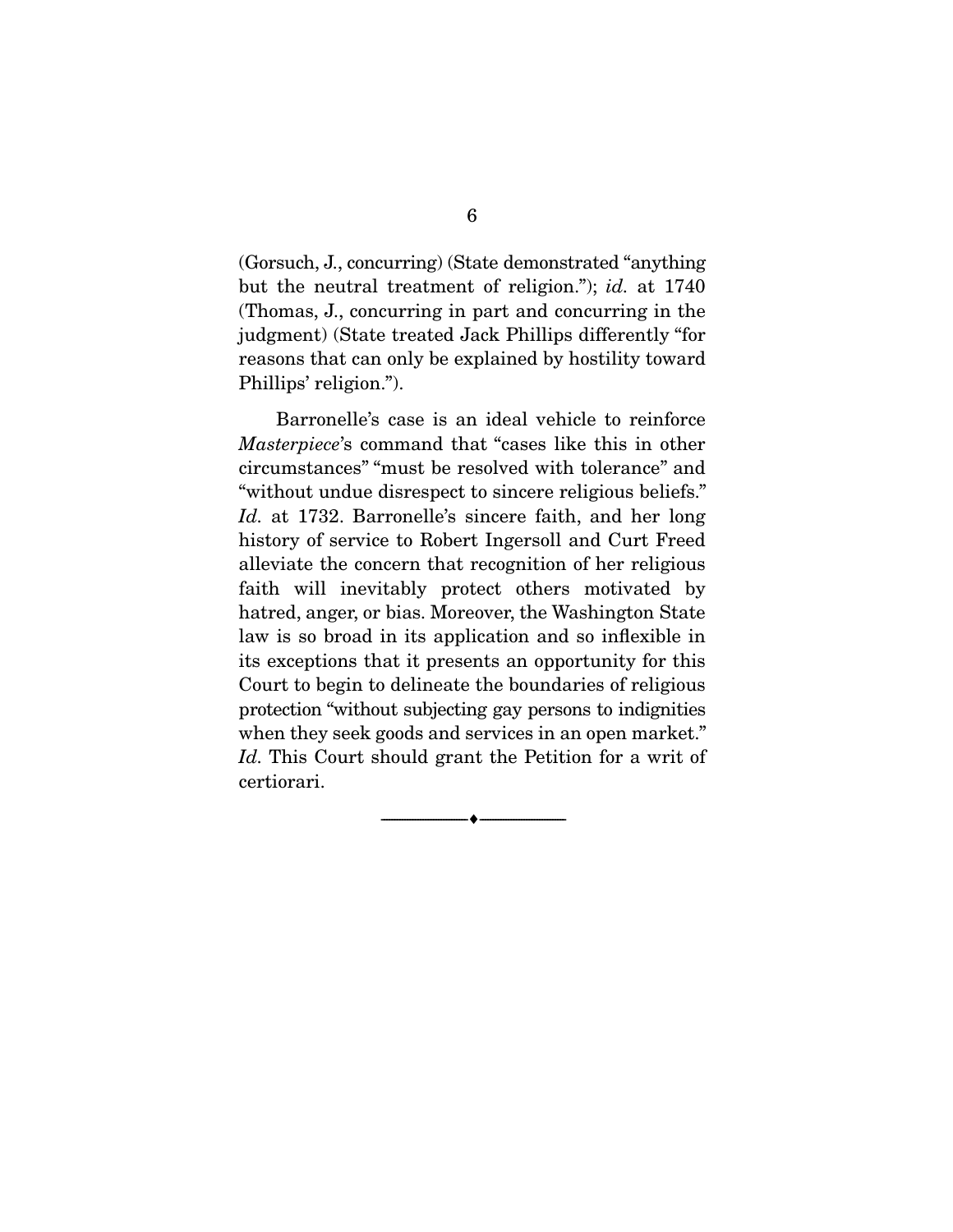#### ARGUMENT

I. The importance of religious faith to all aspects of life, and an increasingly diverse society, have made it inevitable that this Court will need to guide lower courts on how to resolve conflicts between religious faith and the demands of civil society.

#### A. Religious faith commands adherents to live their beliefs in all aspects of life.

For the many millions of Christians, Jews, Muslims, and others of religious belief throughout the United States, faith is not a ritual confined to a place of worship. Religious faith calls adherents to live out their beliefs in every aspect of their lives.

 "Genuine Christianity is more than a relationship with Jesus, as expressed in personal piety, church attendance, Bible study, and works of charity." Charles Colson & Nancy Pearcey, *How Now Shall We Live?* 14- 15 (1999). "Genuine Christianity is a way of seeing and comprehending *all* reality. It is a worldview." *Id.* at 15. "The Christian who neglects his temporal duties, neglects his duties toward his neighbor and even God, and jeopardizes his eternal salvation." Pope Paul VI, *Pastoral Constitution on the Church in the Modern World: Gaudium et Spes*, Libreria Editrice Vaticana ¶ 43 (Dec. 7, 1965). "Christians should rather rejoice that, following the example of Christ Who worked as an artisan, they are free to give proper exercise to all their earthly activities and to their humane, domestic, professional, social and technical enterprises by gathering them into one vital synthesis with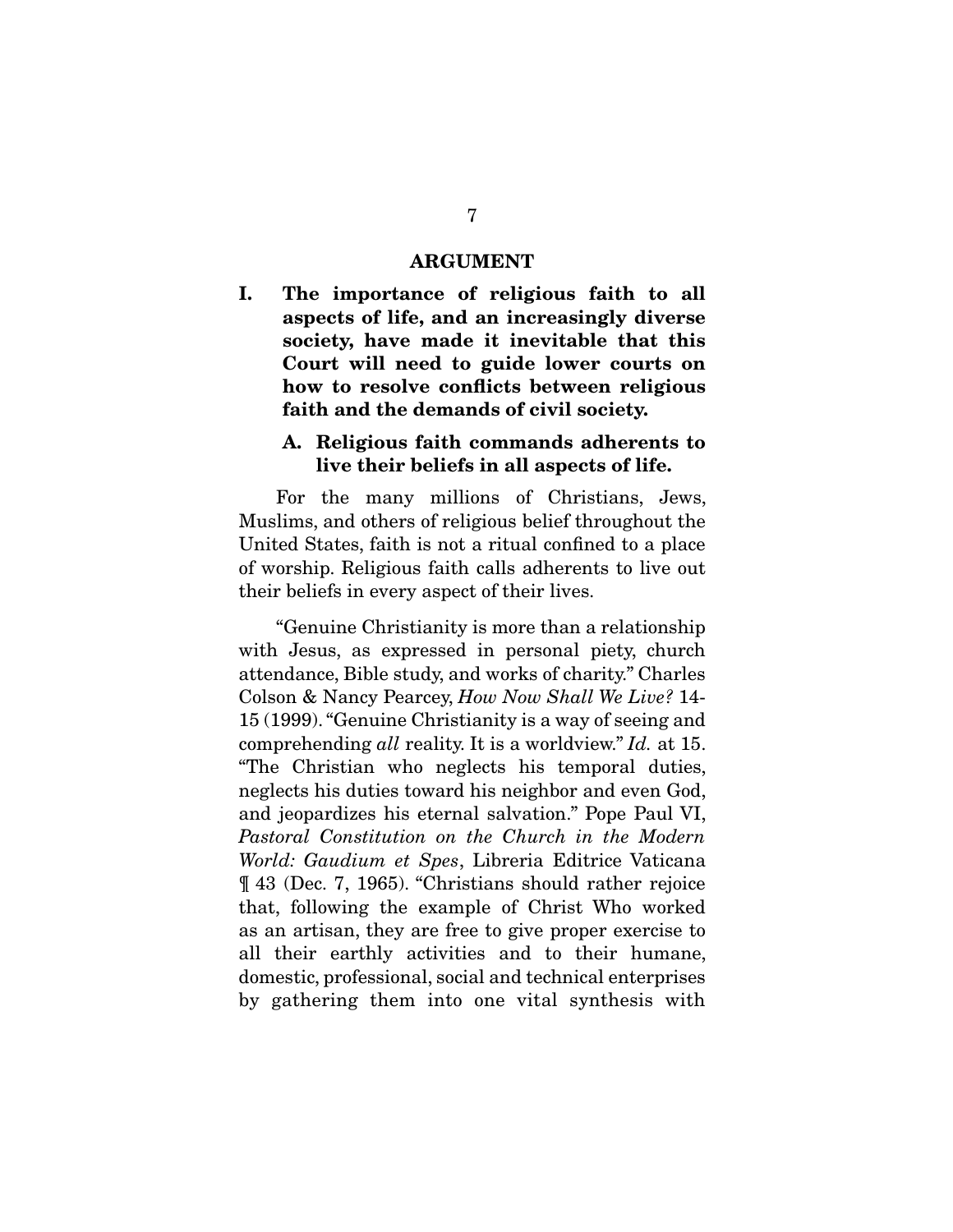religious values, under whose supreme direction all things are harmonized unto God's glory." *Id.* 

Barronelle Stutzman seeks to live her Christian Faith, but the integration of faith and civil life is no less important for those of other faiths. "No matter how sincerely a person may believe, Islam regards it as meaningless to live life without putting that faith into action and practice." Oxford Islamic Information Centre, *Five Pillars of Islam* at https://bit.ly/2n14VGu. "Fulfilling these obligations provides the framework of a Muslim's life and weaves their everyday activities and their beliefs into a single cloth of religious devotion." *Id.*

 Maimonides counseled a young man "that the perfection, in which man can truly glory, is attained by him when he has acquired—as far as this is possible for man—the knowledge of God, the knowledge of His Providence, and of the manner in which it influences His creatures in their production and continued existence." Moses ben Maimon (Maimonides), *Guide of the Perplexed* 305 (M. Friedlander trans., 1881). "Having acquired this knowledge he will then be determined always to seek loving-kindness, judgment, and righteousness, and thus to imitate the ways of God." *Id.* 

This Court's caselaw acknowledges the allencompassing nature of religious belief. Past writings by some members of this Court suggested one could distinguish "whether an activity is religious or secular," *Corp. of Presiding Bishop of Church of Jesus Christ of*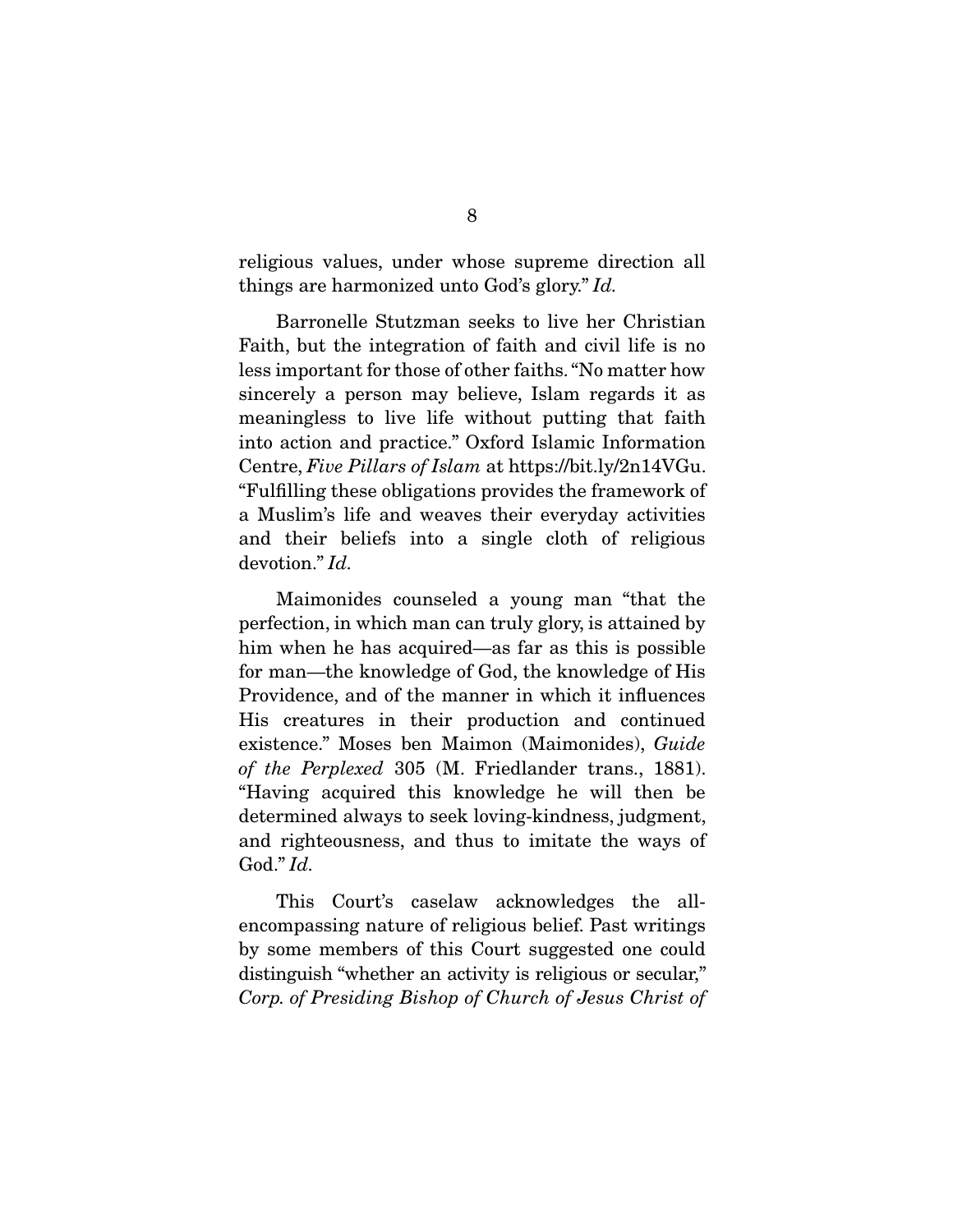*Latter-day Saints v. Amos*, 483 U.S. 327, 343 (1987) (Brennan, J., concurring in judgment). Recent decisions recognize this distinction is difficult if not impossible: for example, "[a] monument may express many purposes and convey many different messages, both secular and religious." *Am. Legion v. Am. Humanist Ass'n*, 139 S.Ct. 2067, 2087 (2019).

 In this light, the Court recognizes that First Amendment protections extend beyond worship services in churches. Non-profit corporations, and even forprofit corporations, can engage in religious activity. *Burwell v. Hobby Lobby Stores, Inc.*, 573 U.S. 682, 710 (2014) (noting "[b]usiness practices that are compelled or limited by the tenets of a religious doctrine fall comfortably within" the definition of religious acts). Nor must an individual "be responding to the commands of a particular religious organization" to claim the protection of the Free Exercise Clause. *Frazee v. Illinois Dep't of Employment Sec.*, 489 U.S. 829, 834 (1989). *But see Burwell*, 573 U.S. at 717 n.28 (to qualify for protection under the Religious Freedom Restoration Act, an asserted belief must be sincere); *Frazee*, 489 U.S. at 833 (no "problems about sincerity").

 Government officials, "whether high or petty, bear no license to declare what is or should be orthodox when it comes to religious beliefs or whether an adherent has correctly perceived the commands" of religious faith. *Masterpiece*, 138 S.Ct. at 1738 (Gorsuch, J., concurring) (internal punctuation and citations omitted). But that is precisely what the Washington Supreme Court has done to Barronelle.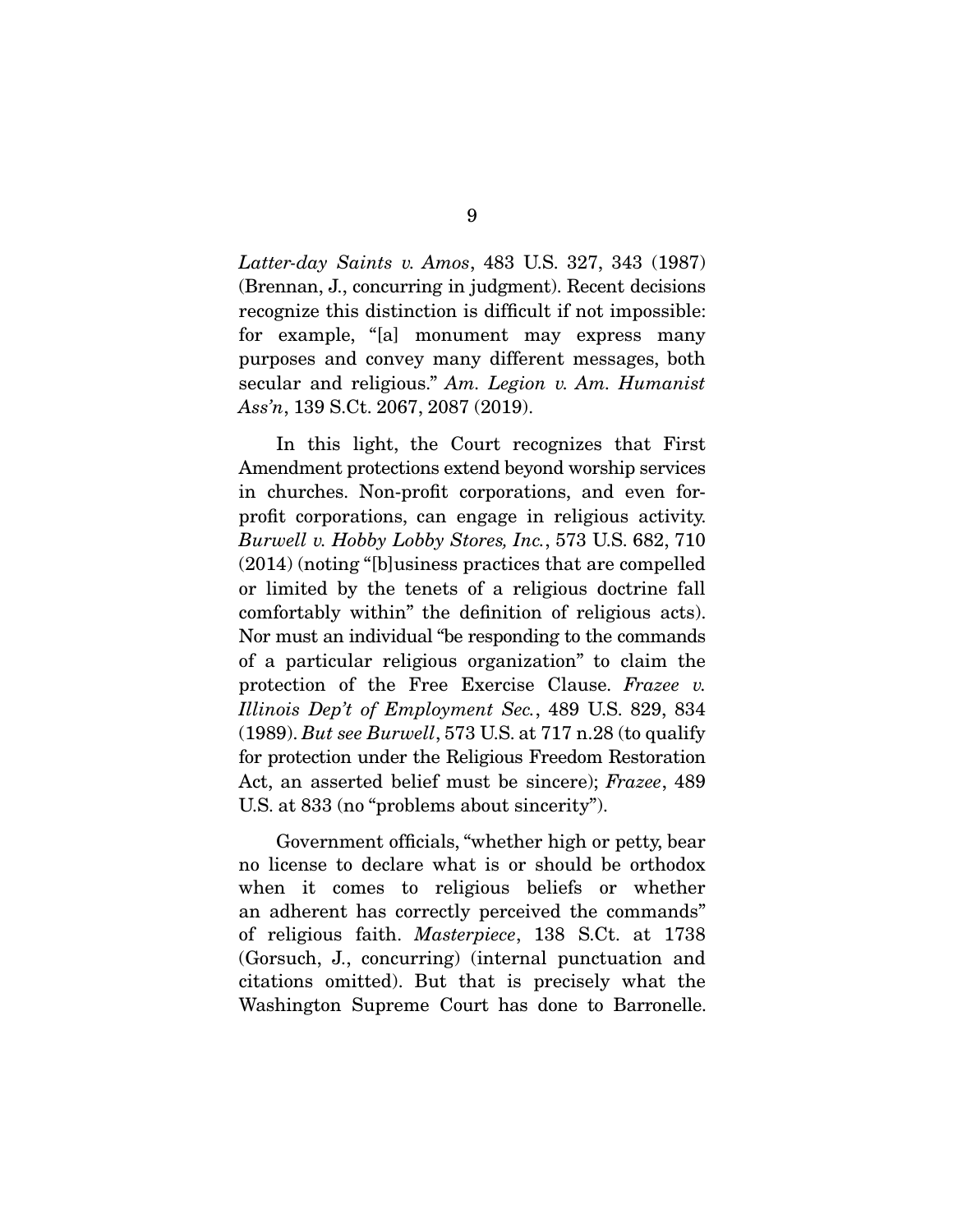When Barronelle objected that "at a minimum, the Constitution guarantees that government may not coerce" her participation in Robert and Curt's ceremony, *Lee v. Weisman*, 505 U.S. 577, 587 (1992), the court below redefined her activity as the "commercial sale of floral wedding arrangements," Pet.App.41a-42a. The "other aspects of her involvement" in a sacred wedding ceremony—"singing, standing for the bride, clapping to celebrate the marriage"—were not things "she was being paid to do." Pet.App.12a.

 For Barronelle and many, many others, however, marriage has "spiritual significance," and a wedding ceremony is "an exercise of religious faith as well as an expression of personal dedication." *Turner v. Safley*, 482 U.S. 78, 96 (1987). Barronelle's work for weddings is "very satisfying" because she "has an opportunity to participate" in the creation of a relationship that "God designed." Pet.App.381a. The rewards for service to God's purpose are not just monetary; Barronelle uses her "artistic skill in floral design and creation to celebrate and commemorate" a couple's wedding: a "religious event[ ] where worship takes place." *Id.*

 The court below rejected her argument that religious faith can imbue an activity with a sacred character and thereby justify relief from Washington law. The court invoked the slippery slope: if any consideration were given to Barronelle's religious beliefs, then "a patchwork of exceptions for ostensibly justified discrimination" would make it impossible to "eradicate[] barriers to the equal treatment of all citizens in the commercial marketplace." Pet.App.66a-67a.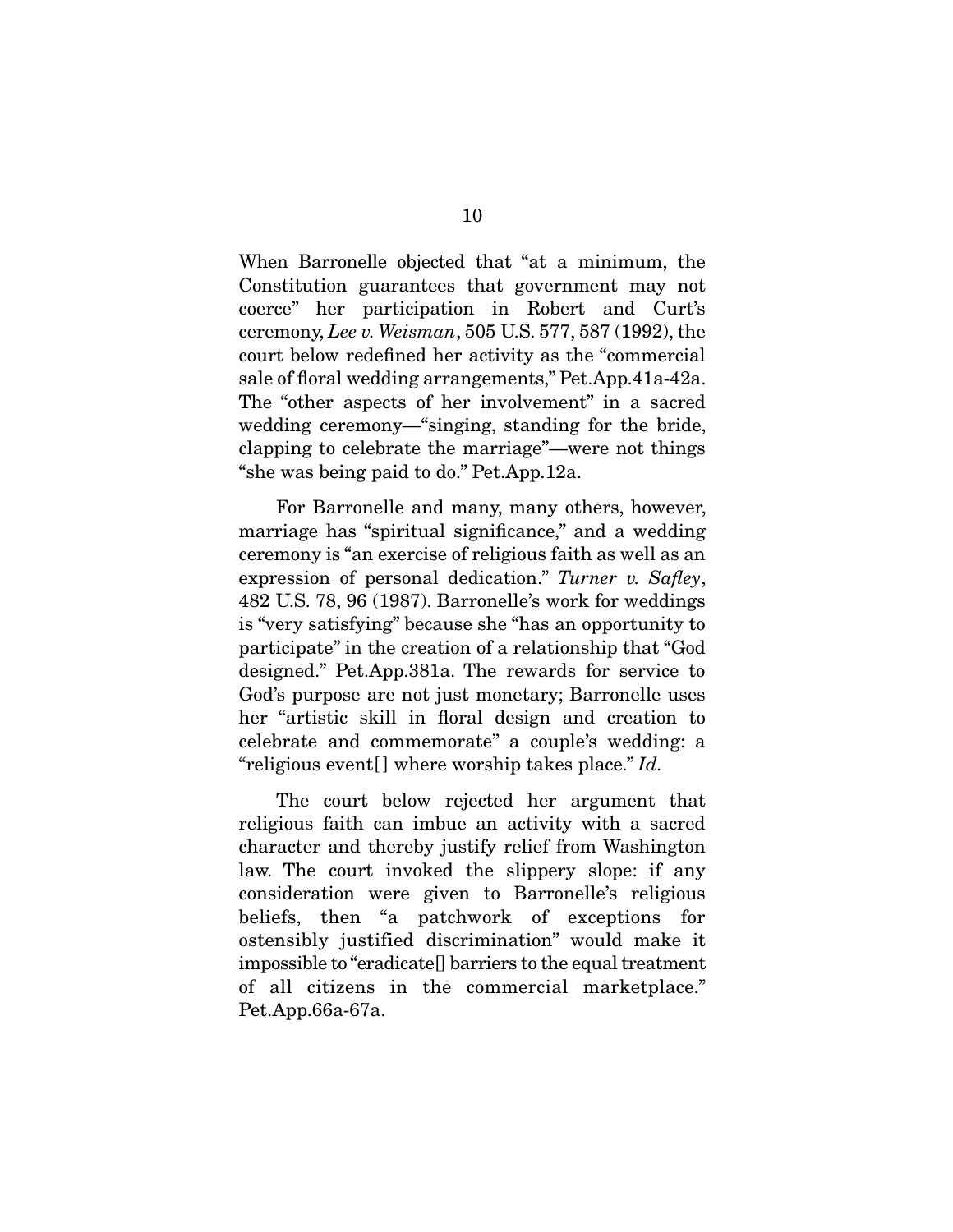The actions that have brought Barronelle once again to this Court were never ones of hatred, born of a desire to harm or exclude. She has now, however, been presented with the command of the Washington Supreme Court: she must compromise her faith or she must withdraw from this aspect of civil society and cease floral arranging for "weddings and commitment ceremonies." Pet.App.135a-136a.

#### B. This case presents an ideal vehicle to guide lower courts as they undertake the "difficult task" of resolving similar conflicts with tolerance and without undue disrespect, as *Masterpiece* requires.

*Masterpiece* left for another day the underlying conflict facing Jack Phillips: "proper reconciliation" of the "fundamental freedoms under the First Amendment" with "the authority of a State . . . to protect the rights and dignity of gay persons who are, or wish to be, married but who face discrimination when they seek goods or services." *Masterpiece*, 138 S.Ct. at 1723. That outcome would "await further elaboration," recognizing "that these disputes must be resolved with tolerance." *Id.* at 1732. This petition presents the optimal record for this Court to begin to analyze how lower courts should address religious faith when it conflicts with society's need for antidiscrimination laws.

 First, as this Court has noted, "religions, and those who adhere to religious doctrines," have long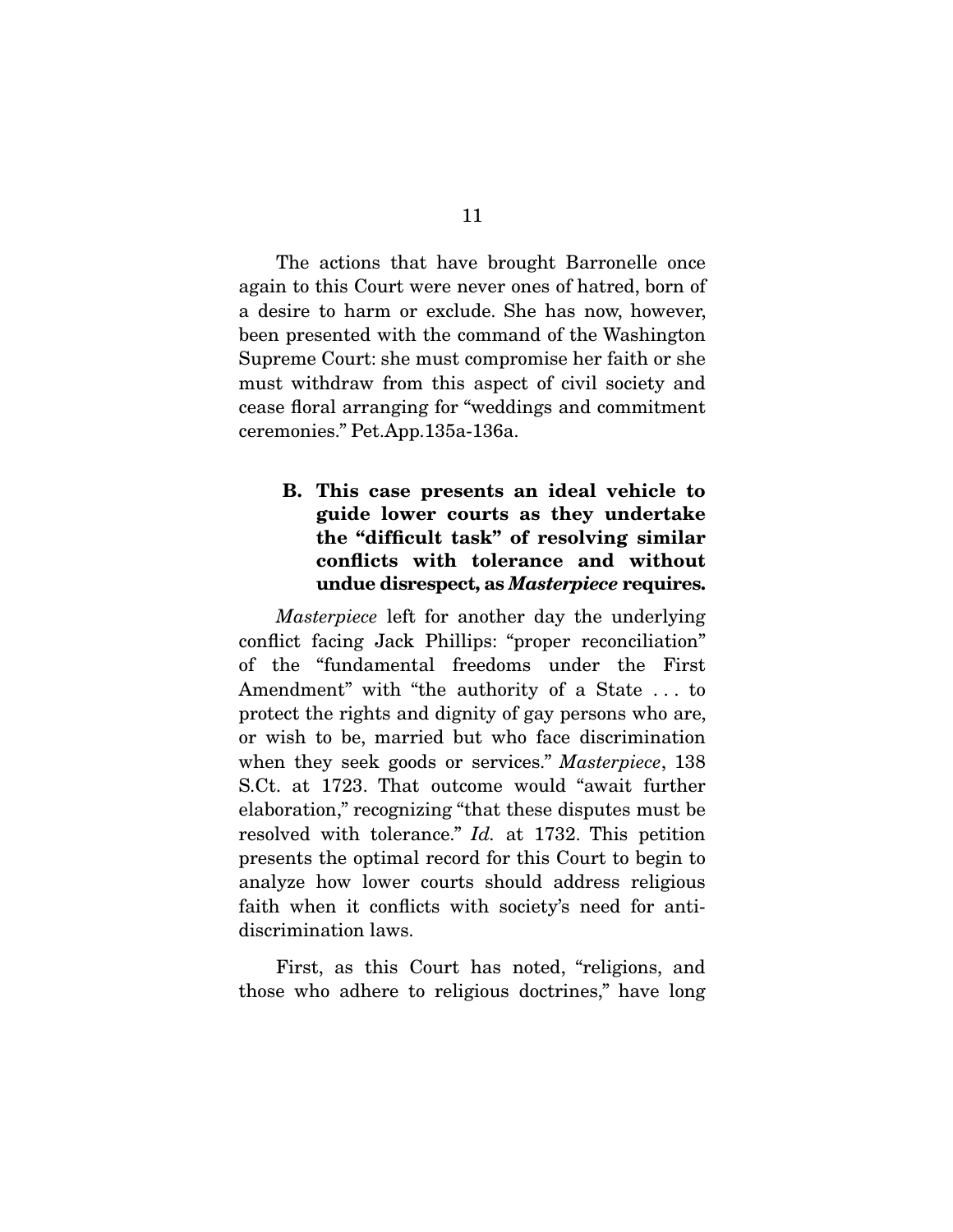advocated "with utmost, sincere conviction that, by divine precepts, same-sex marriage should not be condoned." *Obergefell v. Hodges*, 135 S.Ct. 2584, 2607 (2015). Barronelle's views on marriage are "sincerelyheld" and "entirely consistent" with the beliefs of others of her faith. Pet.App.20a.

 Second, Barronelle neither desires nor acts in a manner calculated to "subject[] gay persons to indignities when they seek goods and services in an open market." *Masterpiece*, 138 S.Ct. at 1732. Barronelle has served Robert and Curt outside of the marriage context, and she would be happy to serve them again. Pet.App.5a. She engaged personally, privately, and respectfully with Robert, and she identified alternatives within their marketplace. *Id.* Barronelle has always been willing to provide any customers with "non-wedding-related flower orders." Pet.App.8a. She is also willing to sell flowers and other materials that individuals would use at same-sex weddings. *Id.* Her objection is to her active participation, which includes floral arranging, in a religious ceremony that her faith does not condone. *Id.*

 Barronelle's case, then, does not present the more difficult question of actions intended to exclude individuals from society more broadly. *Cf. Paul v. Watchtower Bible & Tract Soc. of New York, Inc.*, 819 F.2d 875, 883 (9th Cir. 1987) (considering the practice of "shunning"). Indeed, the lower courts acknowledged that Barronelle has not engaged in any conduct that would endorse "any form of gay-bashing, disrespectful attitudes, hateful rhetoric, or hate-incited actions toward gay men or women." Pet.App.20a.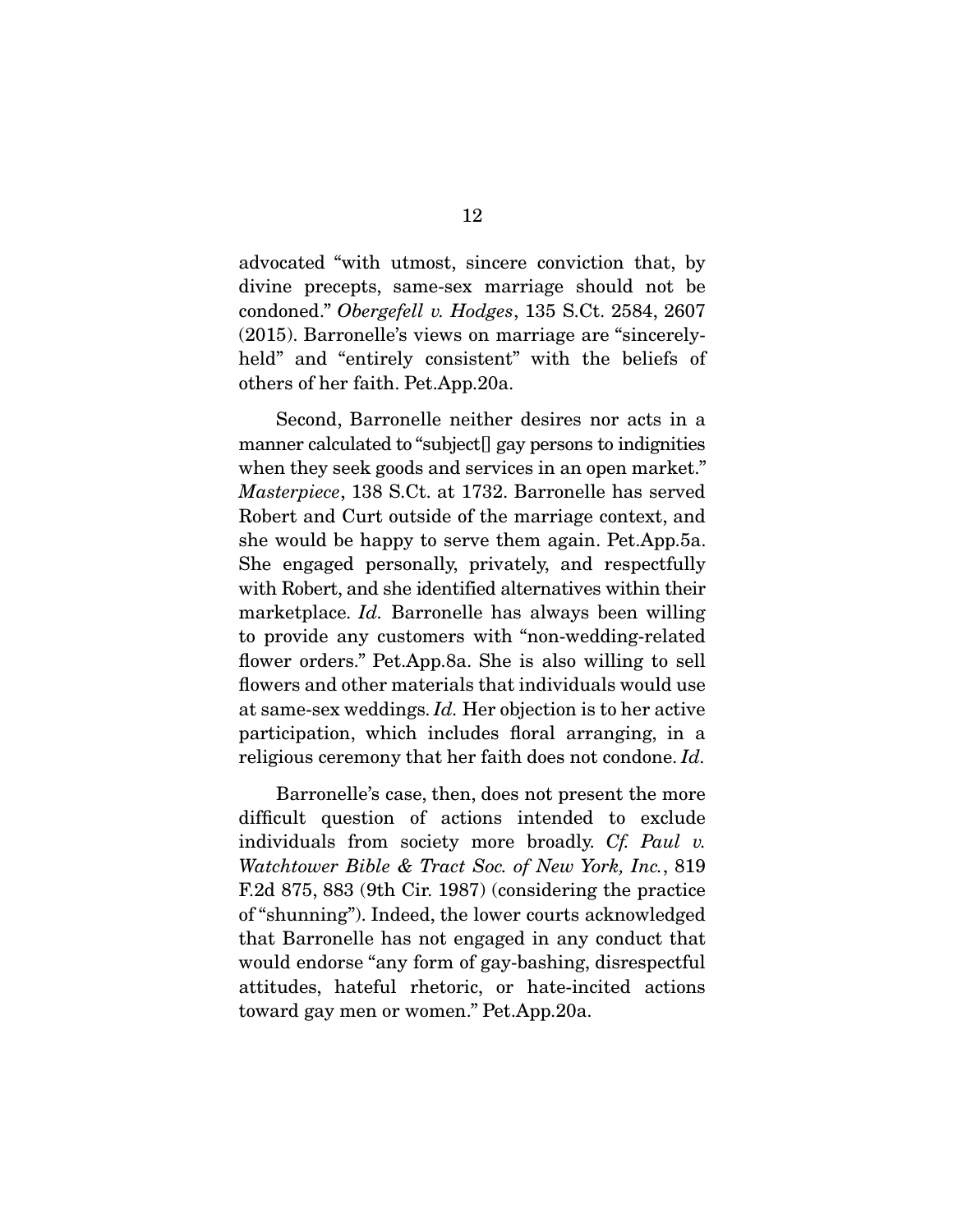Third, Washington's Law Against Discrimination is the most intrusive possible. The law applies to all places "maintained for the sale of goods, merchandise, services, or personal property, or for the rendering of personal services." Pet.App.28a. Indeed, the text is so broad that it could reach *free* goods and services provided by a religious non-profit organization. Pet.App.34a-35a & 34a n.13 (Exemption for "religious organization" extends only to "entities whose principal purpose is the study, practice, or advancement of religion," such as "churches, mosques, synagogues, temples"). Moreover, Washington does not protect "proprietors of public accommodations to the same extent as it protects their patrons," so there is no possibility of a "fact-specific, case-by-case, constitutional balancing test" that could consider Barronelle's sincere religious beliefs. Pet.App.38a.

 Fourth, under the Washington law, the motive for Barronelle's behavior is irrelevant. Pet.App.32a n.10 (no requirement to demonstrate animus). Discrimination exists whenever an act "directly or *indirectly*" results in a "distinction" based on sexual orientation. Pet.App.33a-34a. In Washington, "those who adhere to religious doctrines" may possess the "utmost, sincere conviction" of the sacredness of marriage, *Obergefell*, 135 S.Ct. at 2607, but they may not live that conviction if they want to do business in Washington State. *But see Masterpiece*, 138 S.Ct. at 1729 (such a view is some evidence of hostility to free exercise rights). In Washington, only the First Amendment's guarantee of free speech could protect Barronelle, and the court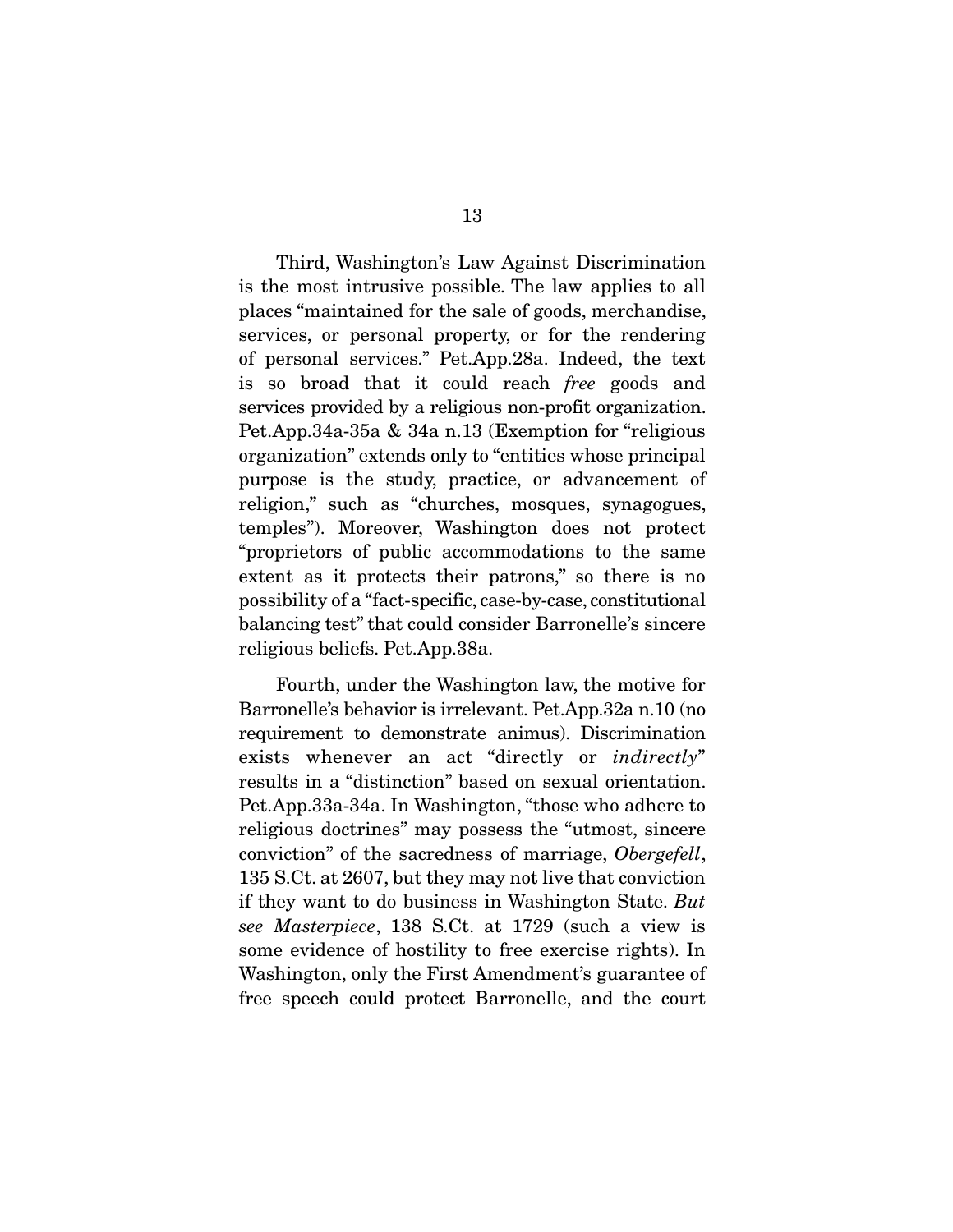below limited that protection to "conduct that is clearly expressive, in and of itself, without further explanation." Pet.App.46a. *But see JJR Inc. v. City of Seattle*, 891 P.2d 720, 722 (Wash. 1995) (nude dancing is protected expression under both Washington and U.S. Constitutions).

 Last term, five members of this Court noted that First Amendment analysis requires "respect and tolerance for differing views, an honest endeavor to achieve inclusivity and nondiscrimination, and a recognition of the important role that religion plays in the lives of many Americans." *Am. Legion*, 139 S.Ct. at 2089; *id.* at 2094 (Kagan, J., concurring). Where Barronelle has demonstrated "respect and tolerance," Washington provides none. This Court need not resolve all future disputes to conclude that, in this case, the First Amendment protects Barronelle's ability to live her faith.

- II. The Washington Supreme Court has misinterpreted *Masterpiece* in a manner that makes the First Amendment's protection against religious hostility unenforceable.
	- A. As confirmed by *Masterpiece*, the Free Exercise Clause's protection against hostility toward religious faith protects the integration of faith into public life.

The First Amendment "ensures that religious organizations and persons are given proper protection as they seek to teach the principles that are so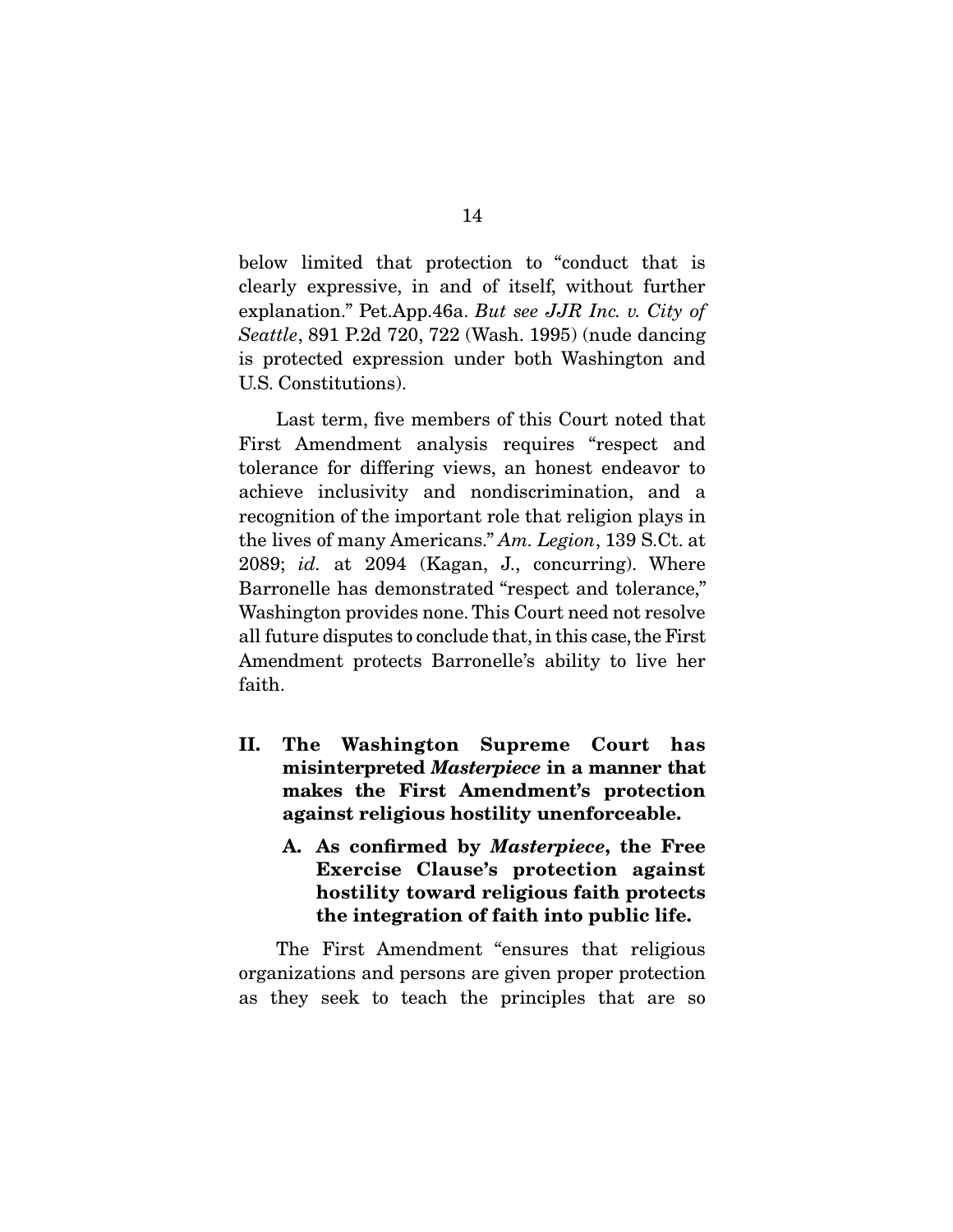fulfilling and so central to their lives and faiths." *Masterpiece*, 138 S.Ct. at 1719 (quoting *Obergefell*, 135 S.Ct. at 2607). This Court has concluded that the Free Exercise Clause does not "relieve an individual of the obligation to comply with a valid and neutral law of general applicability on the ground that the law proscribes (or prescribes) conduct that his religion prescribes (or proscribes)." *Smith*, 494 U.S. at 879. When "the object of a law is to infringe upon or restrict practices because of their religious motivation," however, "the law is not neutral." *Church of the Lukumi Babalu Aye, Inc. v. City of Hialeah*, 508 U.S. 520, 533 (1993).

 At times, government officials violate this prohibition against hostility toward religion openly in public comments. Colorado requires that all agency deliberations be public, so the *Masterpiece* Court could learn that one Commissioner viewed Jack Phillips's religious convictions as "despicable" and "something insubstantial and even insincere." *Masterpiece*, 138 S.Ct. at 1729. *See also Lukumi*, 508 U.S. at 540-42 (recounting statement by President of City Council, "What can we do to prevent the church from opening?").

 Cases where claimants can identify overt hostility to religion are rare, however, and the effect of such evidence is mixed. Some lower courts permit government officials to overtly attack the views of religious officials. When San Francisco's city council enacted a resolution calling a religious leader's views on church doctrine "discriminatory and defamatory,"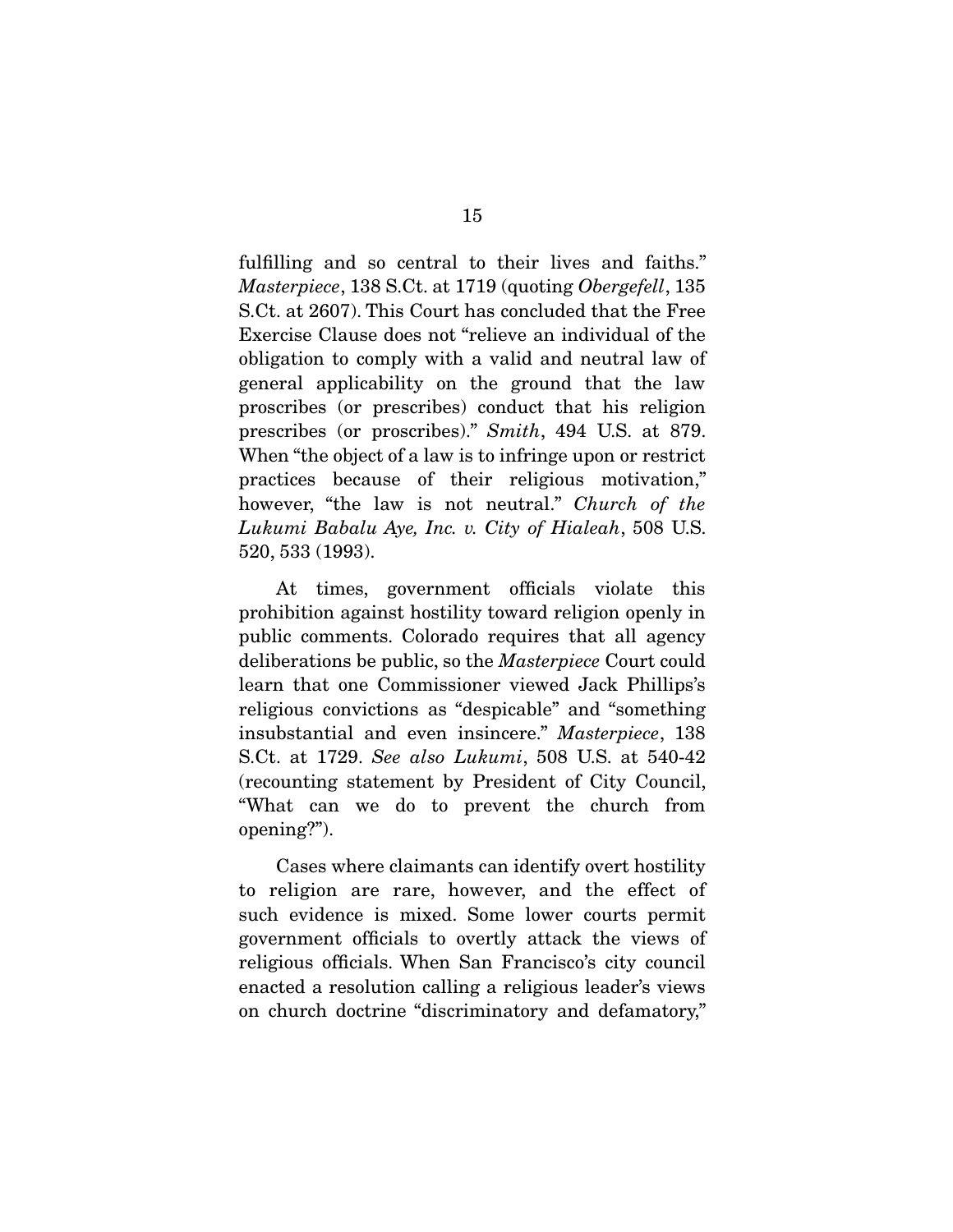*Catholic League for Religious & Civil Rights v. City & Cty. of San Francisco*, 624 F.3d 1043, 1047 (9th Cir. 2010), some members of the court of appeals *en banc*  found such statements acceptable because "dulyelected government officials have the right to speak out in their official capacities on matters of secular concern to their constituents, even if their statements offend the religious feelings of some of their other constituents." *Id.* at 1060 (Silverman, J., concurring in judgment). Other courts have been reluctant to identify specific statements as clear evidence of bias. *See*, *e.g.*, *Tenafly Eruv Ass'n, Inc. v. Borough of Tenafly*, 155 F. Supp. 2d 142, 164 (D.N.J. 2001) (upholding refusal to permit Orthodox Jews to construct an *eruv* despite statement by councilmember in opposition that *eruv* would create a "community within a community") *rev'd*, 309 F.3d 144 (3d Cir. 2002) (panel decision does not directly address councilmember comments).

 Usually, lower courts identify hostility when a government "advance[s] its interests solely by targeting religiously motivated conduct" or "in a selective manner impose[s] burdens only on conduct motivated by religious belief." *Combs v. Homer-Ctr. Sch. Dist.*, 540 F.3d 231, 241-42 (3d Cir. 2008) (citing *Lukumi*, 508 U.S. at 534, 543).

 The need for certiorari in this case arises because the lower court's approach to detect "subtle departures from neutrality" or the "covert suppression of particular religious beliefs" will now fail to detect anything. *Lukumi*, 508 U.S. at 534. As this Court has noted elsewhere, statutes can be so sweeping as to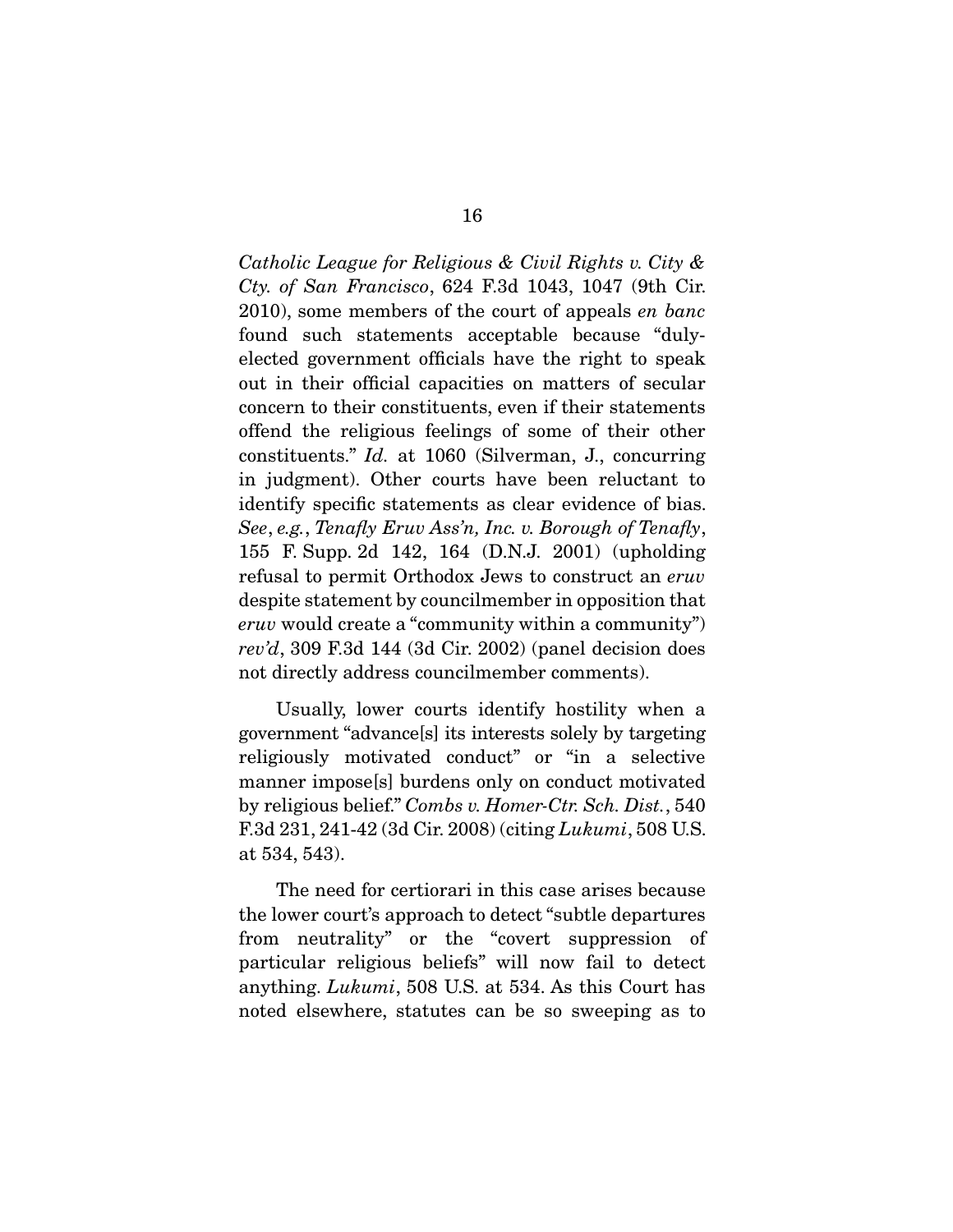"encourage arbitrary and discriminatory enforcement." *McDonnell v. United States*, 136 S.Ct. 2355, 2373 (2016). This is the challenge Barronelle faces and the sensitive analysis that *Masterpiece* requires. The State of Washington, however, provides no forum for her concerns. Only resolution of the question left open by *Masterpiece* can provide relief.

#### B. The analytic approach of the Washington Supreme Court twists *Masterpiece* in a manner that undermines the ability to identify hostility to religious faith.

The Washington Supreme Court evaded the respectful evaluation that *Masterpiece* demands. For that court, *Masterpiece* means only "that the *adjudicatory* body tasked with deciding a particular case must remain neutral." Pet.App.2a (emphasis added). Therefore, the Washington Supreme Court needed to examine only its own conduct and that of the Benton County Superior Court. Pet.App.3a.

 The court looked at "the record, including transcripts of hearings and written orders" and "carefully review[ed]" its prior opinion. Pet.App.20a. The result of this limited review should surprise no one: the Washington Supreme Court found it had "adjudicated 'with the religious neutrality that the Constitution requires.'" Pet.App.19a. "Throughout the course of this litigation, appellants have never alleged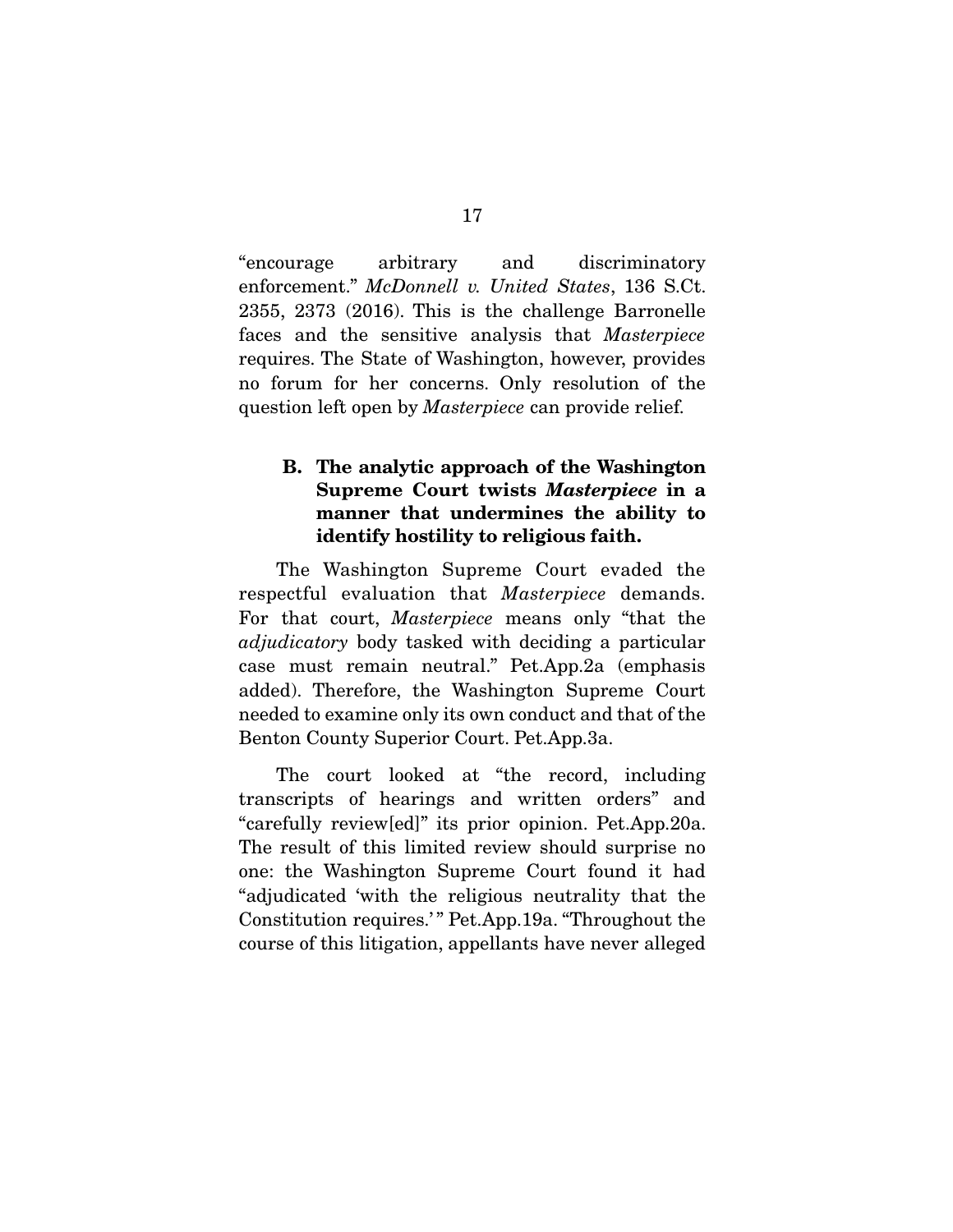that the adjudicatory bodies tasked with deciding this case failed to remain neutral." *Id.* 

The lower court "decline[d] to expansively read *Masterpiece Cakeshop* to encompass the 'very different context' of executive branch discretion." Pet.App.24a. Any examination of the conduct and statements by the Attorney General of the State of Washington would be a "broad expansion" of *Masterpiece*'s condemnation of hostility to religion. Pet.App.23a. The court's refusal transformed a claim of executive branch hostility into one of "selective enforcement" under the due process clause. *Id.* Of course, there is an obvious distinction: the guarantees of due process apply to all government action whereas "the First Amendment itself . . . gives special solicitude" to religious liberty. *Hosanna-Tabor Evangelical Lutheran Church & Sch. v. E.E.O.C.*, 565 U.S. 171, 189 (2012).

 The Washington Supreme Court's interpretation of *Masterpiece* is wrong. As an initial matter, the term "adjudicatory" slides past the reality that the Colorado Civil Rights Commission in *Masterpiece* was an executive branch agency. *See* Colo. Rev. Stat. Ann. § 24-34-303(a)(1) (Civil Rights Commission is within the Civil Rights Division); Colo. Rev. Stat. § 24-34-302 (Civil Rights Division is within the Colorado Department of Regulatory Agencies); Colo. Rev. Stat. § 24-34-101(1)(a) (Colorado Department of Regulatory Agencies is, unsurprisingly, within the executive branch). While the challenge against Jack Phillips began with a citizen complaint, *Masterpiece* J.A.31-52, the Colorado Civil Rights Division, represented by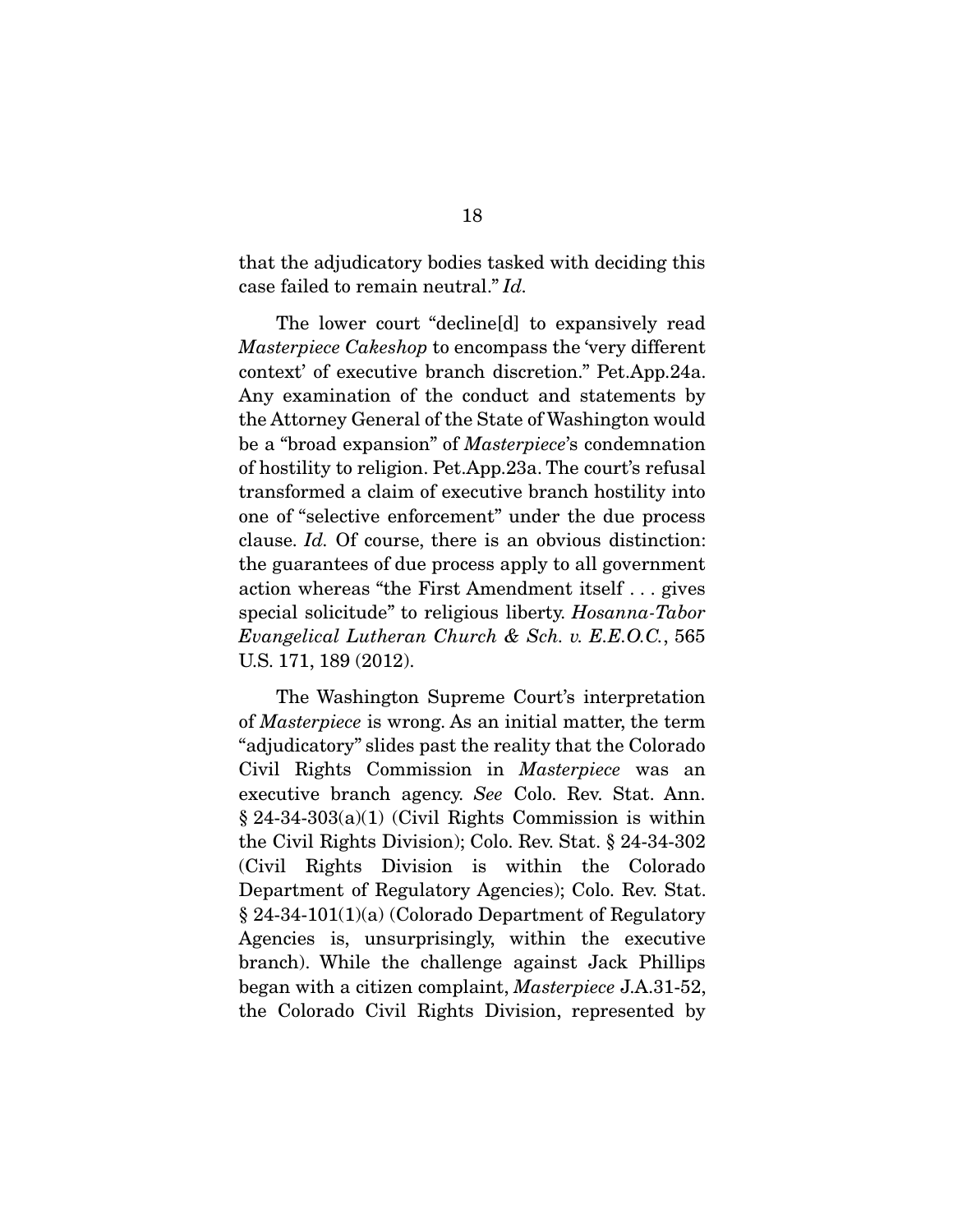the Colorado Attorney General, litigated in favor of that complaint and against Jack Phillips, *Masterpiece*  J.A.132, just as the Washington Attorney General did here.

 Second, the *Masterpiece* Court did not limit its analysis to adjudications. While hostility "surfaced" at the Commission's formal hearings, the Court's review included the behavior of the Colorado Civil Rights *Division*: the investigative body that "found probable cause that Phillips violated [Colorado law] and referred the case to the Civil Rights Commission." *Id.*  at 1726. The Division's investigations of other bakers who refused to create cakes opposed to same-sex marriage had been referred to the Commission only to affirm the Division Director's decision that there was no probable cause to proceed. This entire history, not just the Commission's final affirmance, demonstrated the "difference in treatment between Phillips' case and the cases of other bakers who objected to a requested cake on the basis of conscience and prevailed before the Commission." *Id.* at 1730.

 As noted above, the Colorado Civil Rights Division had "enforcement power" that included "its discretionary power" to determine which cases should proceed to further evaluation by the Commission. *Buckley v. Valeo*, 424 U.S. 1, 138 (1976) (authority to initiate cases and bring to federal court is executive authority). "The Commission's disparate consideration of Phillips' case compared to the cases of the other bakers," *Masterpiece*, 138 S.Ct. at 1732, was therefore not solely the result of "a lack of neutrality on behalf of the adjudicatory bodies that heard" that case, Pet.App.23a.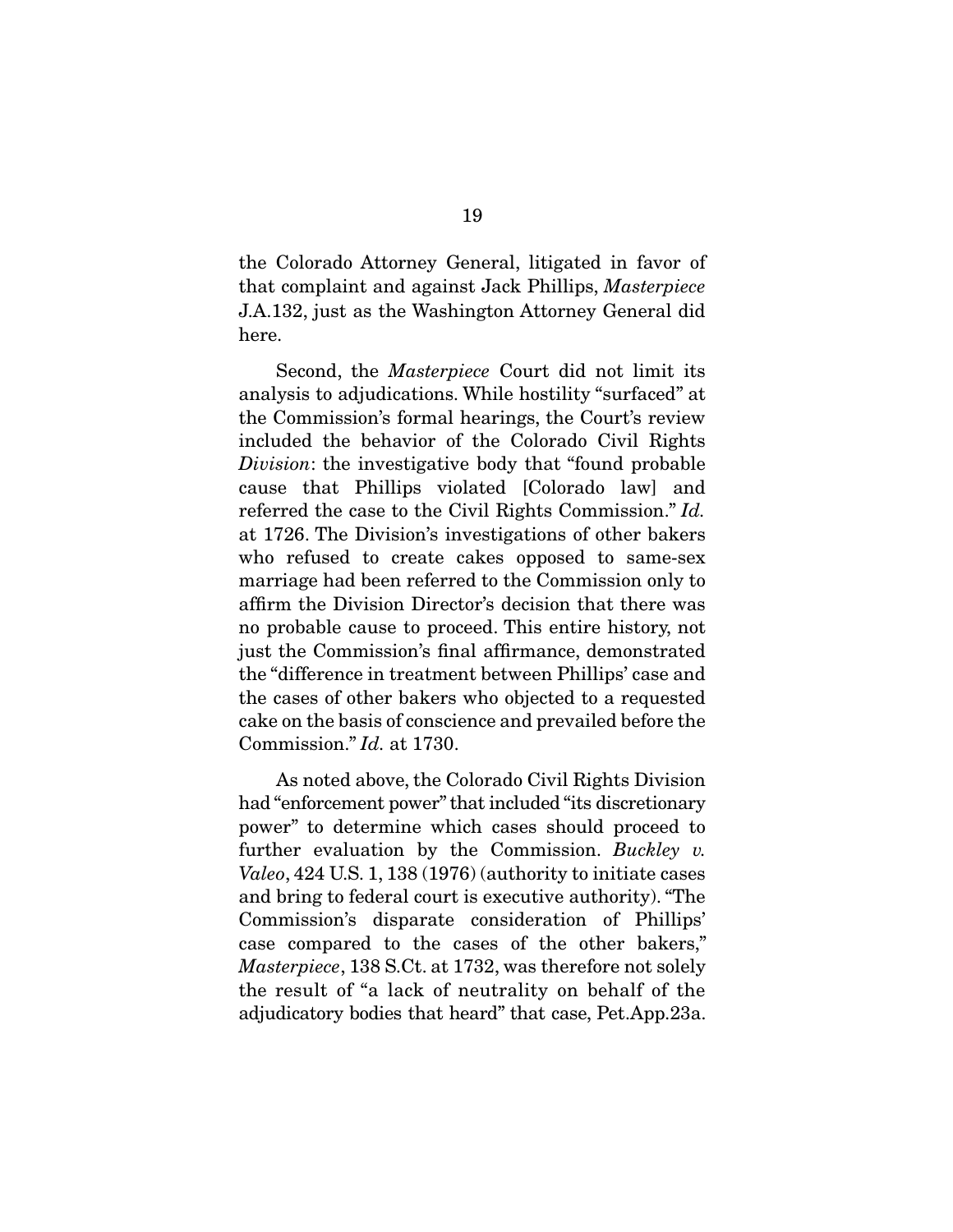The lower court's focus only on adjudication misapplies *Masterpiece*.

 More broadly, the First Amendment does not protect only against religious hostility by a legislative body or a state judge. "The Free Exercise Clause commits *government itself* to religious tolerance, and upon even slight suspicion that proposals for state intervention stem from animosity to religion or distrust of its practices, *all officials* must pause to remember their own high duty to the Constitution and to the rights it secures." *Lukumi*, 508 U.S. at 547 (emphasis added). "*Official action* that targets religious conduct for distinctive treatment cannot be shielded by mere compliance with the requirement of facial neutrality." *Id.* at 534. *See also Murphy v. Collier*, 139 S.Ct. 1475, 1476 (mem.) (2019) (statement of Kavanaugh, J., concurring in the grant of stay) ("As this Court has repeatedly held, governmental discrimination against religion—in particular, discrimination against religious persons, religious organizations, and religious speech violates the Constitution."); *Shrum v. City of Coweta, Okla.*, 449 F.3d 1132, 1140 (10th Cir. 2006) ("[T]he First Amendment applies to exercises of executive authority no less than it does to the passage of legislation.").

 In its effect, the lower court's limited review for hostility—only the record of the adjudications—means that even Jack Phillips would have been hard pressed to prevail.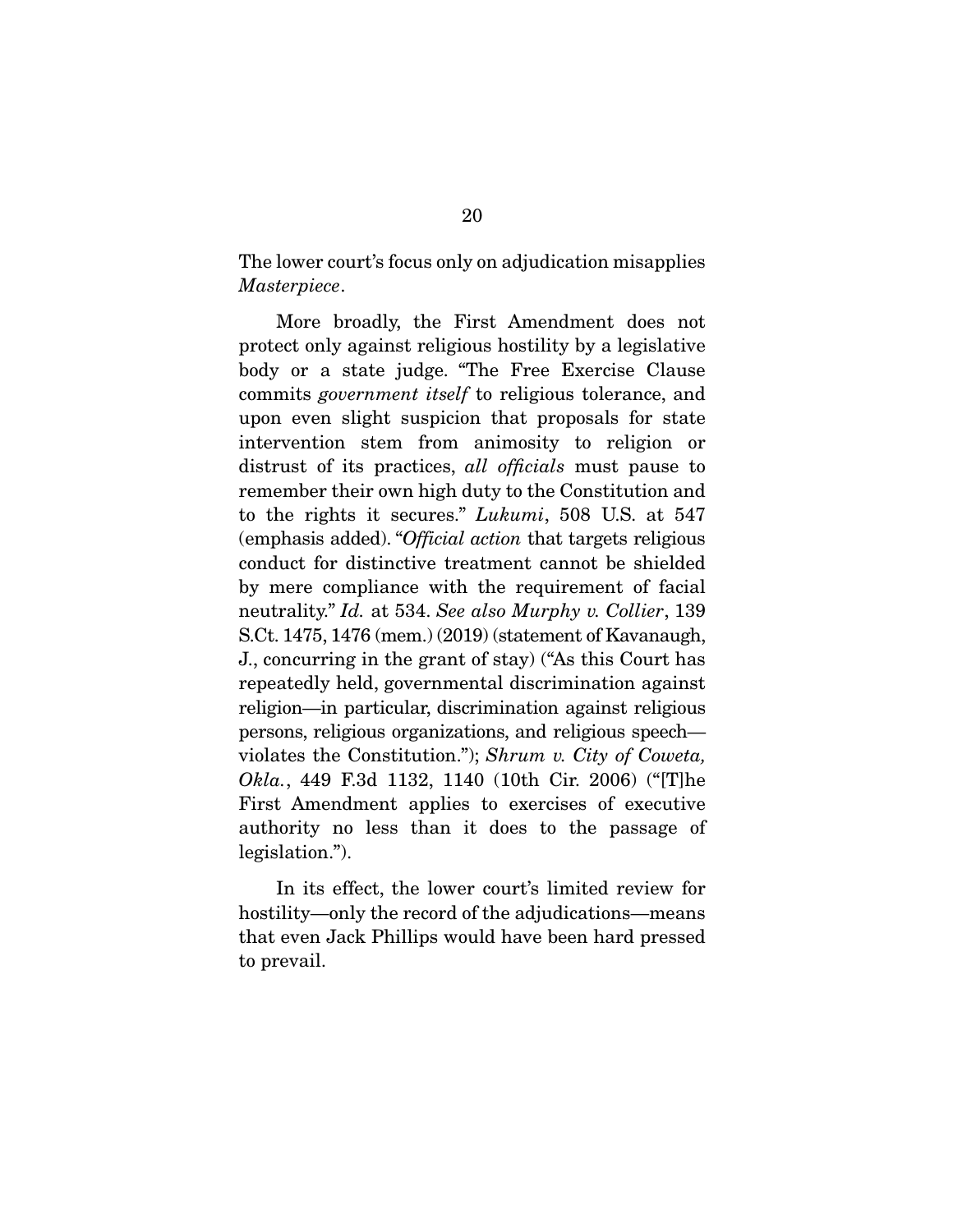First, the statements that raised concern in *Masterpiece* are hidden in Washington State. Colorado law requires the Colorado Civil Rights Commission to deliberate in public. *Bagby v. Sch. Dist. No. 1, Denver*, 528 P.2d 1299, 1302 (Colo. 1974) (holding that Open Meetings Act requires substantive deliberations be public). Washington does not. Its open meetings act does not apply to "quasi-judicial" agency decisions or to contested cases conducted pursuant to Washington's Administrative Procedure Act. Wash. Rev. Code § 42.30.140(2), (3). If Jack Phillips lived in Washington, review 'on the record' would omit the deliberative statements that raised concern.

 Moreover, people of religious faith have limited ability to identify bias of adjudicators outside of a direct appeal. Adjudicators are immune to the civil rights statutes that permit discovery into the motives of government officials generally. "If civil actions could be maintained in such cases against the judge, because the losing party should see fit to allege in his complaint that the acts of the judge were done with partiality, or maliciously, or corruptly, the protection essential to judicial independence would be entirely swept away." *Bradley v. Fisher*, 80 U.S. 335, 348 (1871); *Pierson v. Ray*, 386 U.S. 547, 554-55 (1967) (extending absolute immunity to state judges). Absolute immunity applies to adjudicators in the executive branch as well. *Butz v. Economou*, 438 U.S. 478, 511 (1978) ("Judges have absolute immunity not because of their particular location within the Government but because of the special nature of their responsibilities.").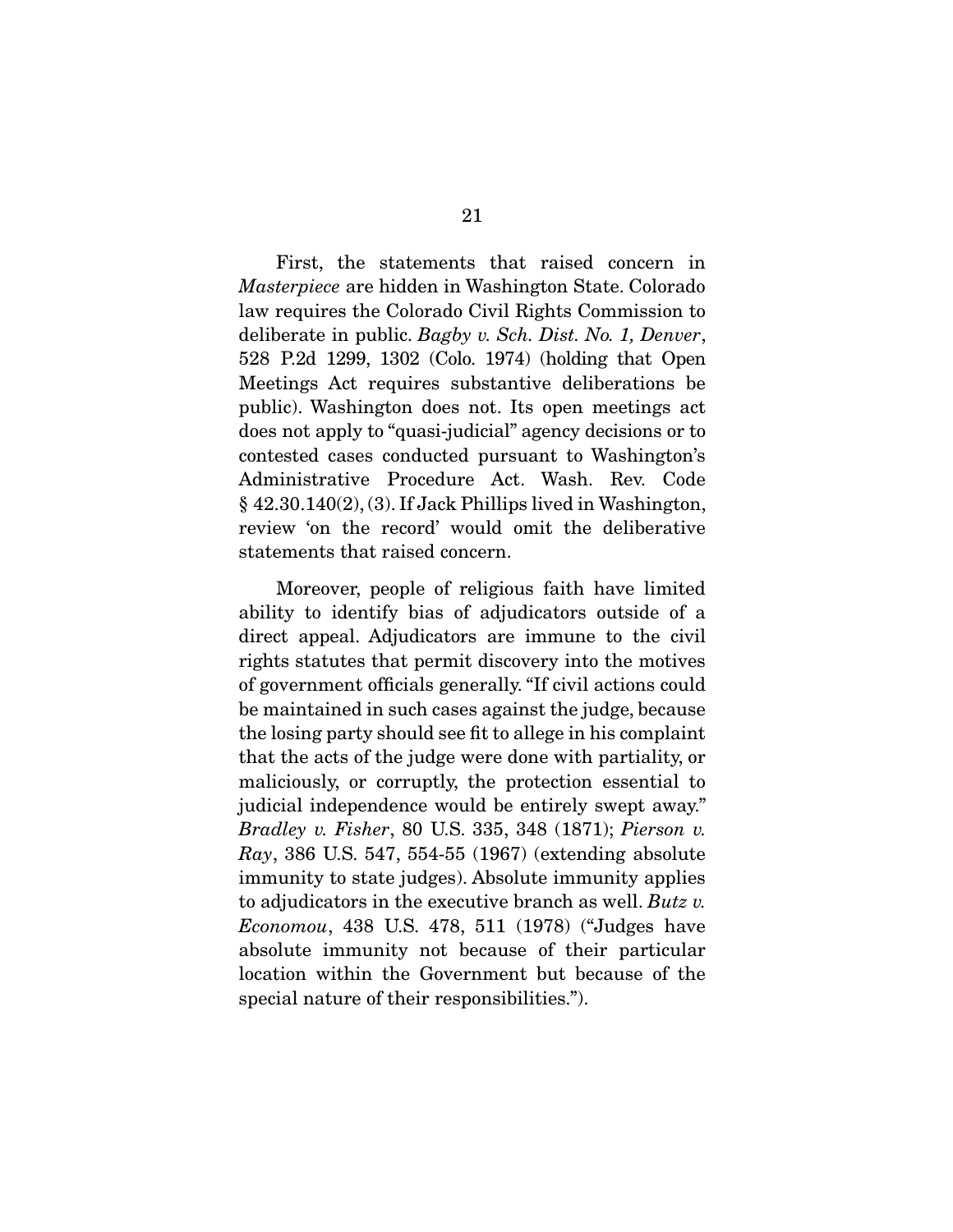The Washington Supreme Court's insistence that *Masterpiece* applies only to expressions of hostility by the adjudicators therefore creates an empty promise. The "purity of [the] motives" of the Justices of the Washington Supreme Court cannot "be the subject of judicial inquiry." *Bradley*, 80 U.S. at 347. Only in those states that have chosen to require open deliberation, as a matter of policy, will victims of religious hostility ever be able to find evidence of discriminatory intent.

 The false promise of court review is amplified by ambiguity about the evidence that should—and should not—be considered.

 Judicial opinions rarely express open hostility. The Colorado Court of Appeals opinion "sent a signal of official disapproval of Phillips' religious beliefs" when it distinguished his conduct from that of other bakers, but this Court did not identify why that particular unpersuasive distinction rose to the level of hostility. *Id*. at 1730-31.

 As a result, those with religious beliefs are forced to infer hostility. For example, the trial court below characterized Barronelle's participation at a wedding as "speech, including singing, standing for the bride, clapping to celebrate the marriage, and in one instance counseling the bride." Pet.App.12a. That summary is notably incomplete. When Barronelle attends wedding ceremonies, she has "frequently stood for the bride, clapped in appreciation of the married couple, and *prayed along with the officiant as the officiant leads the wedding attendees*." Pet.App.383a-384a (emphasis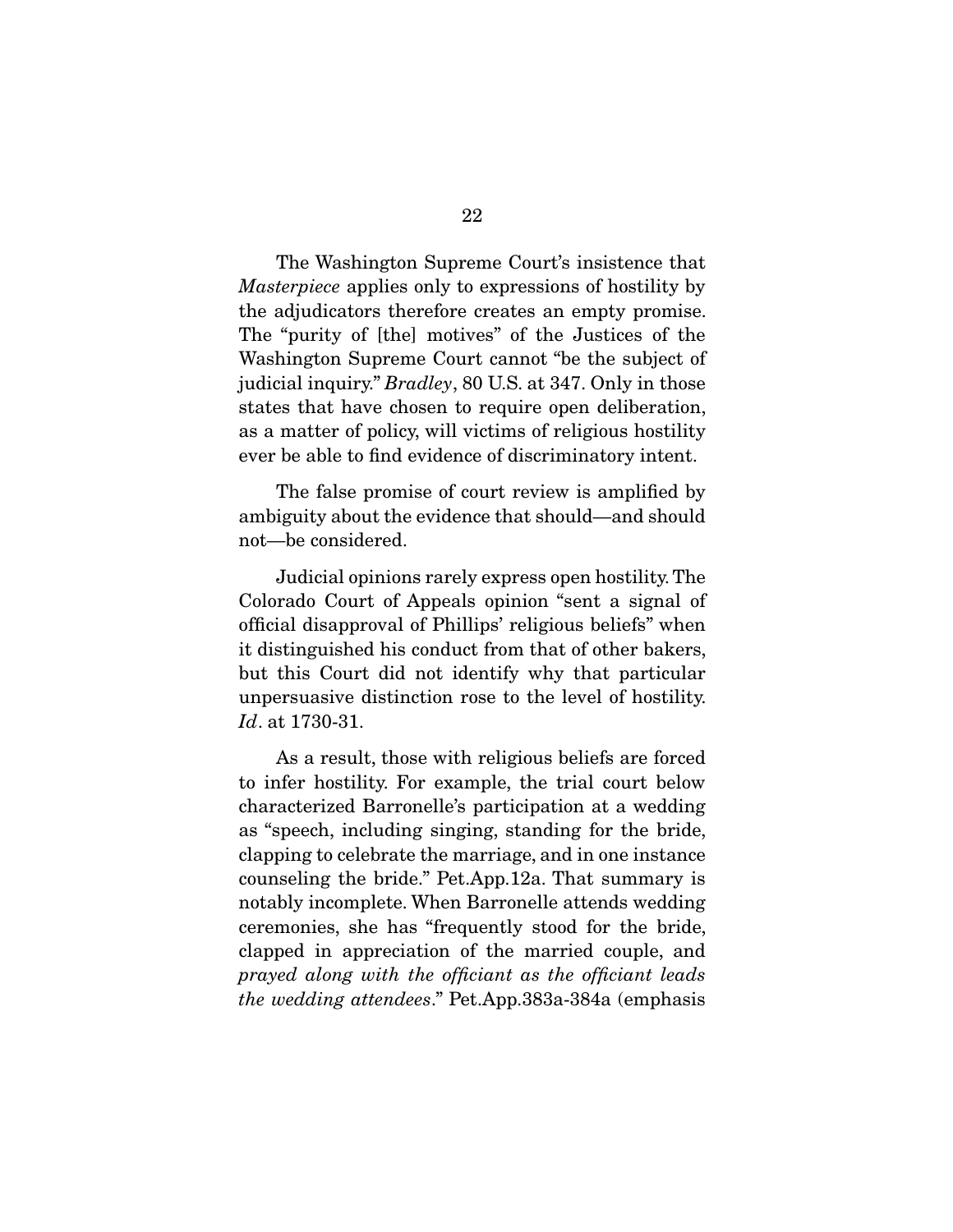added). What is not clear, however, is whether the misleading summary of her participation reflects the trial court's hostility or a desire to gloss over a difficult fact when writing a judicial opinion.

 It is similarly unclear what one should discern from the Washington Supreme Court's quotation from *Newman v. Piggie Park Enterprises, Inc.*, 390 U.S. 400, 403 n.5 (1968). Pet.App.15a. Barronelle provided "numerous floral arrangements" to Robert and Curt and has served other "gay and lesbian customers in the past for other, non-wedding-related flower orders." Pet.App.5a, 8a. She claims only that her religious faith prevents her involvement in a wedding that is not between a bride and a groom. Pet.App.6a. Despite this, the Washington Supreme Court likened her legal theory to the "patently frivolous" assertions of the 1964 South Carolina restaurant owner who claimed serving food to African-Americans "contravenes the will of God." Pet.App.15a. In doing so, the court below suggests that accommodation of religious faith could justify harming others, although there is no evidence in the record that Barronelle desires to harm or exclude. *Cf. Masterpiece*, 138 S.Ct. at 1729 (Commissioner's statement that "religion has been used to justify all kinds of discrimination throughout history" is evidence of hostility.

 In *Masterpiece*, the formal decision of the Colorado Civil Rights Commission did not express the hostile comments identified by this Court. The *Masterpiece*  Court was primarily troubled by the *silence* in the subsequent state-court rulings and in the briefs filed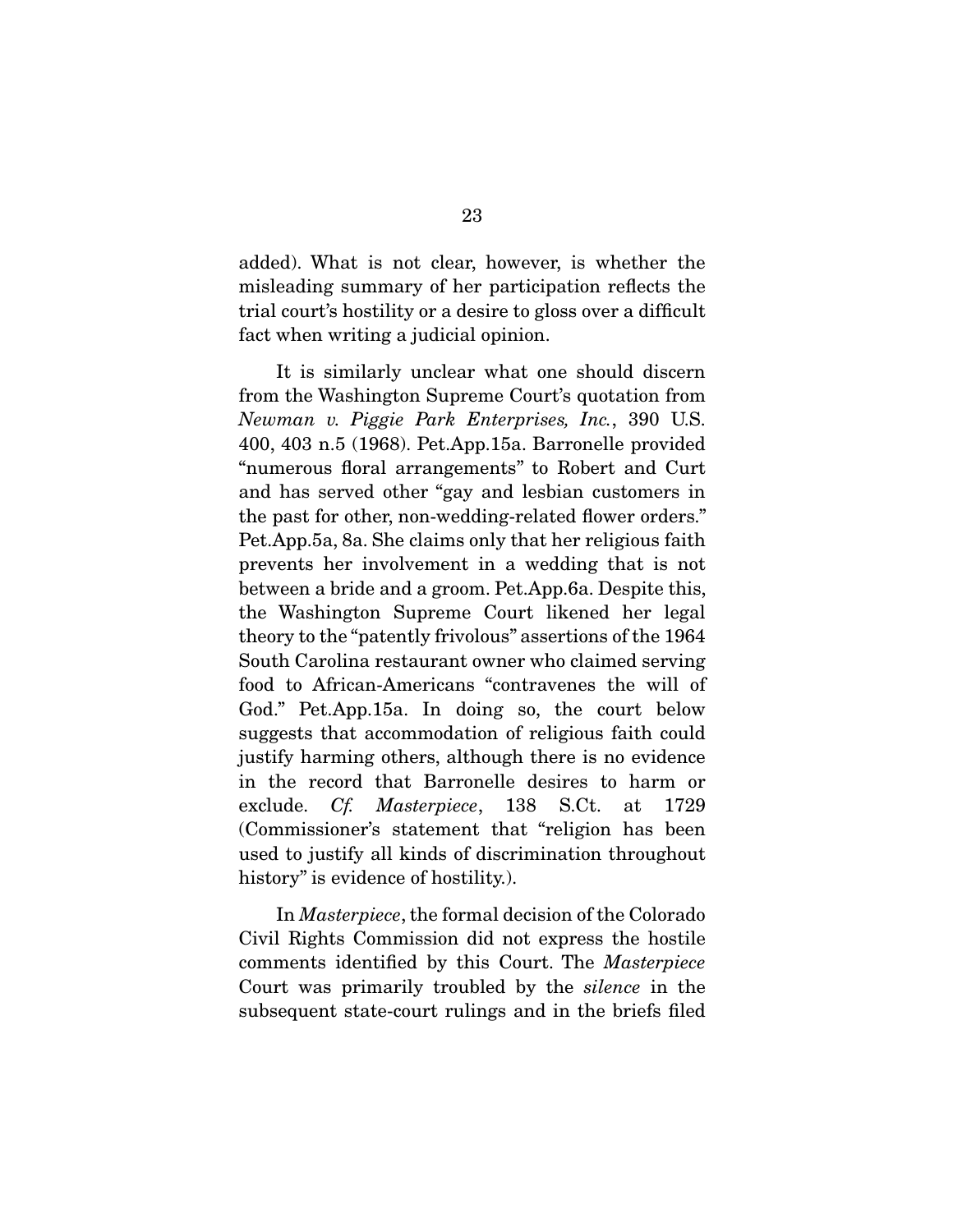by the Colorado Attorney General. 138 S.Ct. at 1729- 30. Which silence, in this case, becomes evidence of hostility? Does the lower court's refusal to augment the record to review the biased comments of the Washington Attorney General create an inference of hostility? Pet.App.21a-26a. What of the court's decision not to schedule oral argument on remand? Pet.App.12a n.3. Must an adjudicator expressly "disavow" views hostile to religious belief to demonstrate an adjudication is free of bias? *Masterpiece*, 138 S.Ct. 1719, 1729-30 (suggesting answer is yes).

 The challenge with such textual analysis becomes evident quickly: it devolves into an *ad hominem* attack on the judiciary. No party is served by such an approach.

 Fundamentally, the Washington Supreme Court's narrow interpretation prevents analysis and encourages disrespect for the judiciary. For example, the lower court notes that "[t]hroughout the course of this litigation, appellants have never alleged that the adjudicatory bodies tasked with deciding this case failed to remain neutral." Pet.App.19a. Attorneys have a strong incentive to avoid precisely this allegation. The Washington Rules of Professional Conduct, like the ABA Model Rules, provide that "[a] lawyer shall not make a statement . . . with reckless disregard as to its truth or falsity concerning the qualifications, integrity, or record of a judge, adjudicatory officer or public legal officer. . . ." Wash.R.Prof.Conduct 8.2(a). Such allegations are for extreme cases only as they "tend to discredit the public's trust and confidence in the judiciary and judicial system." *Att'y Grievance*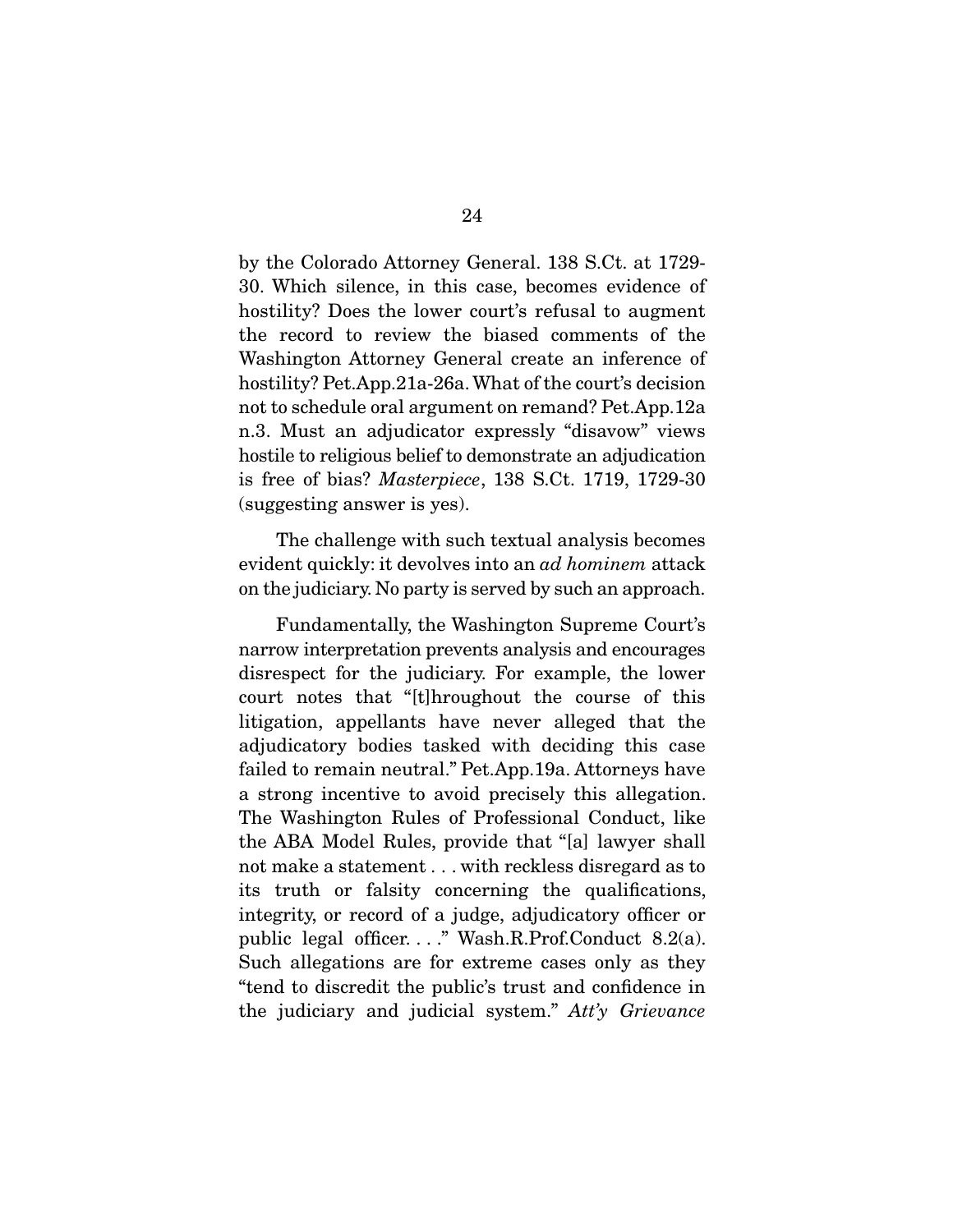*Comm'n of Md. v. Frost*, 85 A.3d 264, 274 (Md. 2014). Nonetheless, the court below faults Barronelle's attorneys for failing to assert judicial bias in an ongoing case—an assertion that can compromise one's license to practice law—without any ability to seek discovery into judicial decisionmaking to verify that allegation. Pet.App.19a-21a.

#### **CONCLUSION**

--------------------------------- ---------------------------------

Throughout the world, people of deep faith sacrifice their health and their very lives to care for individuals who do not share their beliefs. As but one example, faith brought Dr. Kent Brantly to Liberia on a two-year medical mission for Samaritan's Purse in 2013. Faith sustained Dr. Brantly when he contracted Ebola in 2014 while caring for others during an outbreak that claimed more than 11,300 lives. Kent Brantly, *This Is What It Feels Like to Survive Ebola*, in Time (Sept. 5, 2014) available at https://bit.ly/2oSEALo. And faith is why Samaritan's Purse is right now—in 2019—operating an Ebola Treatment Center in the Democratic Republic of Congo as that country suffers from the second worst Ebola outbreak in history.

 Barronelle Stutzman's Christian faith is Kent Brantly's Christian faith.

 The decision of the court below not only threatens Barronelle Stutzman's livelihood; it constricts the ability of religious believers to live their faith freely in all aspects of their lives. This Court has acknowledged